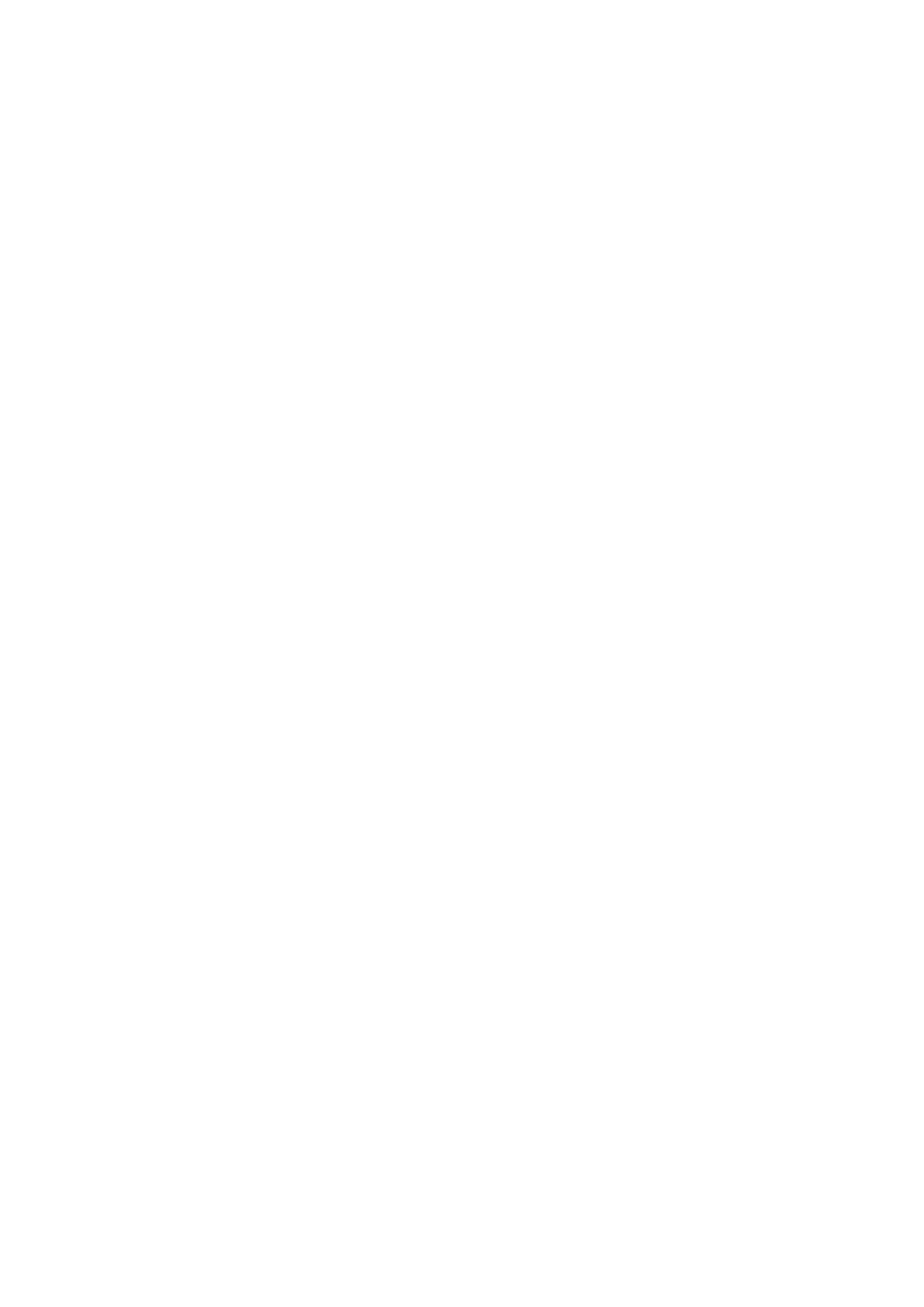## **What is Development Studies?**

Prepared by

Andy Sumner<sup>1</sup> (King's College, London)

*May 2022*

Correspondence to[: andrew.sumner@kcl.ac.uk.](mailto:andrew.sumner@kcl.ac.uk)

This version is that of 14 May 2022.

<sup>&</sup>lt;sup>1</sup> Professor of Development Studies, King's College London. The author would like to thank for feedback and comments on earlier drafts the following: Imaduddin Abdullah, Arief Anshory Yusuf, Azral Bin Mazlan, Jelke Boesten, Laura Camfield, Gilles Carbonnier, James Copestake, Salome Ecker, Andrew Fischer, Rory Horner, David Hulme, Bhanubhatra Jittiang, Ray Kiely, Kyunghoon Kim, Ingrid Kvangraven, Simon Maxwell, Anisa Muzaffar, Eduardo Ortiz-Juarez, Alfredo Saad-Filho, Diego Sanchez-Ancochea, Ben Selwyn, Paul Shaffer, Ashra Shrestha, Mayssoun Sukarieh, Raphael Susewind, Thomas Tanner, Susanne von Itter, Geof Wood, and Michael Woolcock.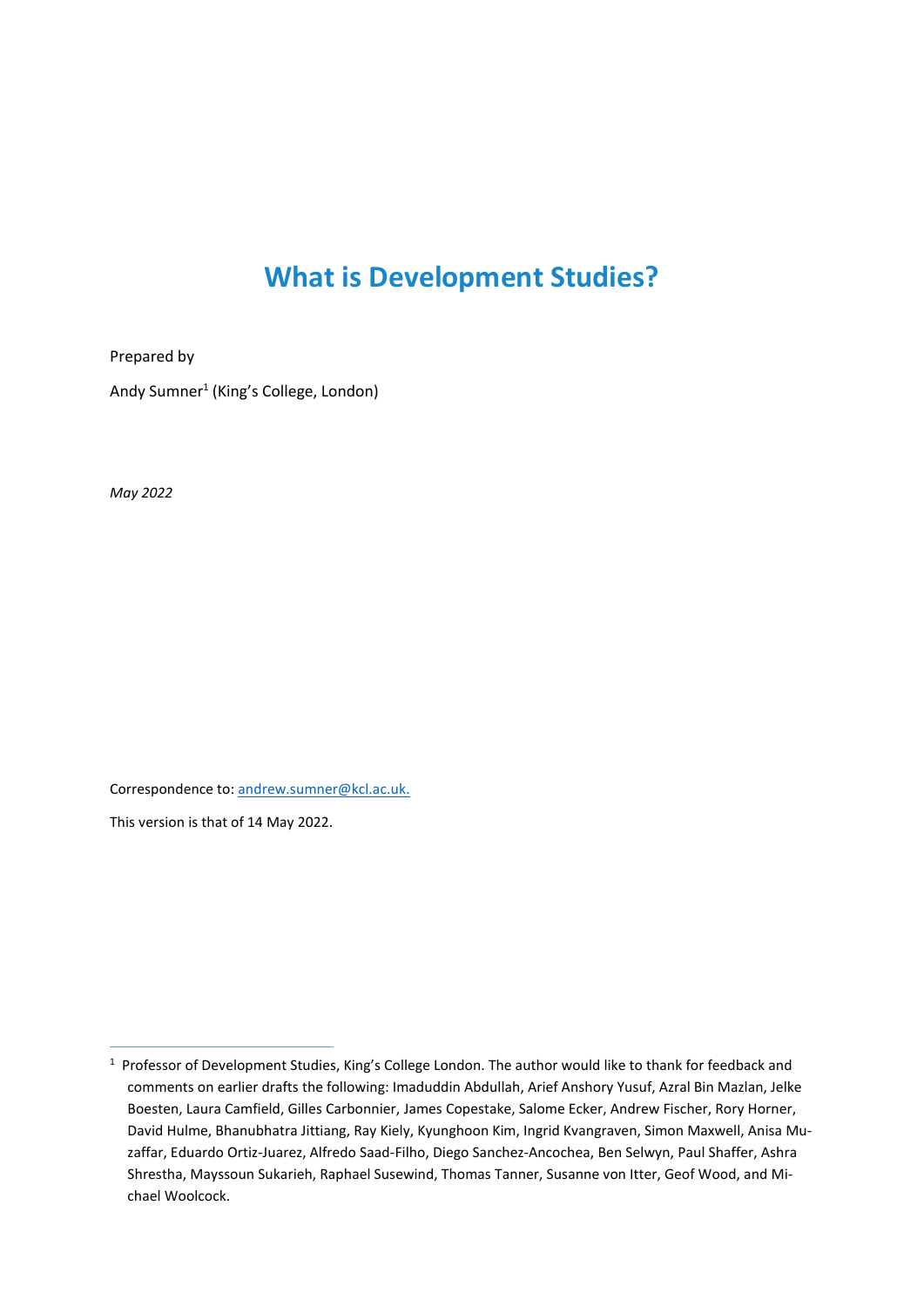## Contents

| 3. |  |  |  |  |  |
|----|--|--|--|--|--|
|    |  |  |  |  |  |
|    |  |  |  |  |  |
|    |  |  |  |  |  |
|    |  |  |  |  |  |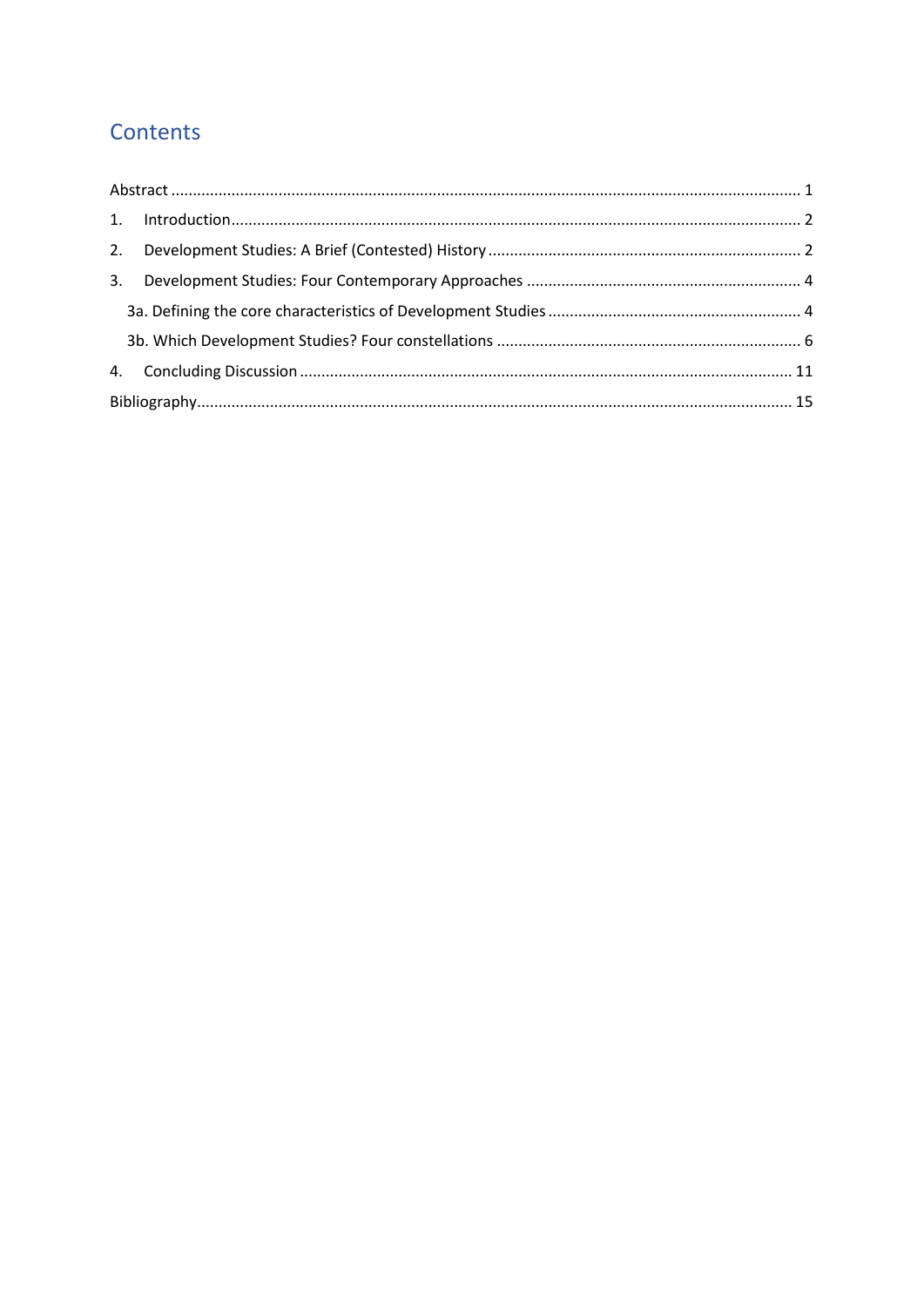#### <span id="page-4-0"></span>Abstract

Development Studies is an established area of scholarly enquiry, which implies some consensus over what the study of development entails. Does such a consensus exist? This paper argues that although there is some common understanding on Development Studies being about 'development' and having an inter-disciplinary as well as normative orientation, there is a set of quite different approaches to, or constellations of, Development Studies.

The paper presents a typology of constellations that differentiates between an 'aid-dependence framed Development Studies', a 'global Development Studies', a 'critical Development Studies' and a 'classical Development Studies'. The paper discusses how approaches differ in terms of: the definition of what constitutes desirable development; whether desirable development as defined is possible or under what conditions; the scope of Development Studies and to what extent the 'North' is explicitly incorporated into the study of developing countries (or if the North is also the subject of study); and the scales emphasised in the analysis.

The typology of Development Studies presented seeks to highlight internal differentiation within Development Studies, the identification of which serves a purpose of greater understanding between the different camps of each other; and to allow for more meaningful exchanges between camps on commonalities and differences though it is not just a matter of enabling a conversation. Further work is needed. There is more unpacking in the sense that each approach outlined is a crude aggregate and within each approach is situated various sub-approaches; and there are different dominant disciplines and different methodologies to elaborate in each or different ways of knowing. Further, there is also a need to lay bare the uneven power bases and outlets in which any conversations might happen.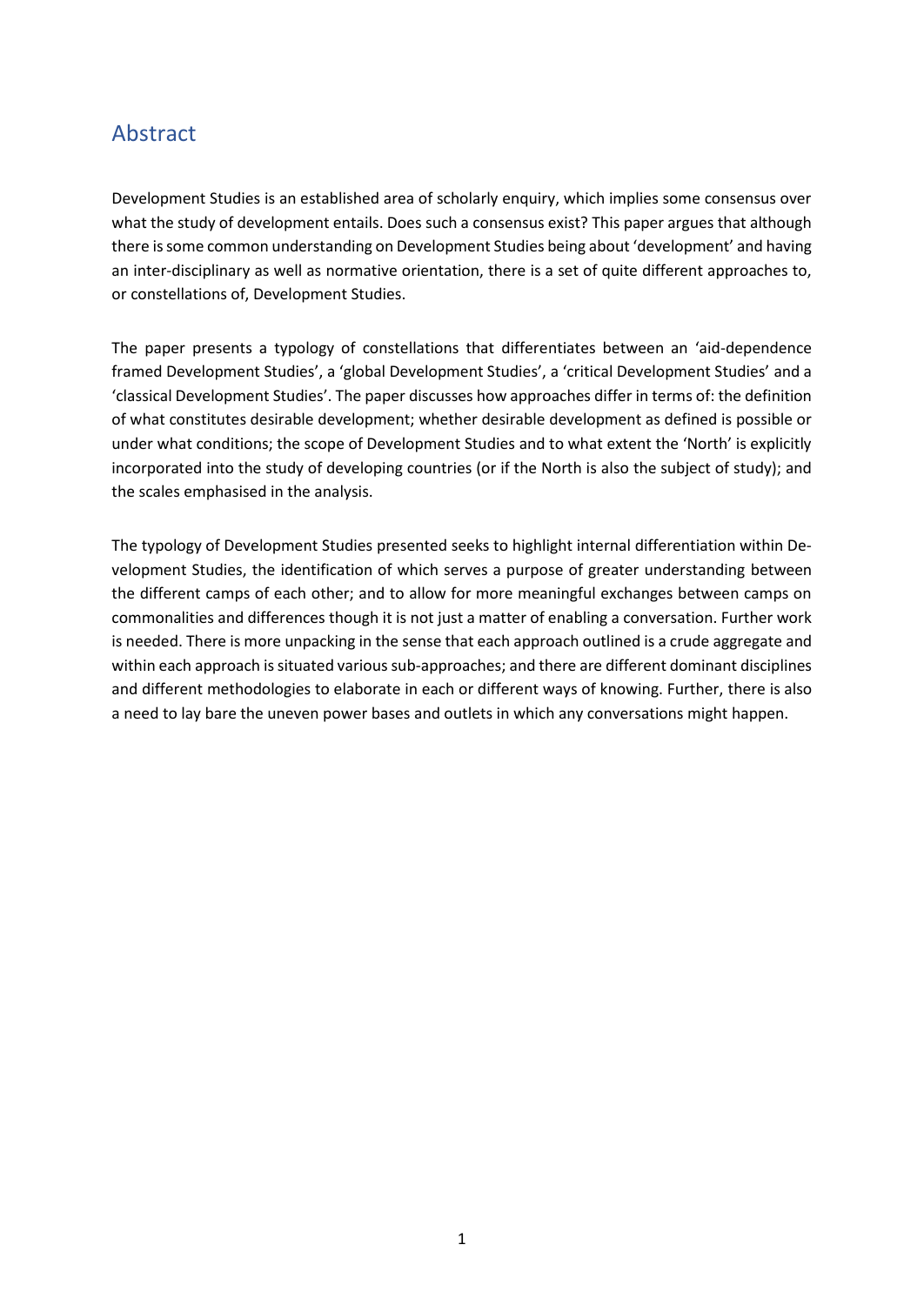#### <span id="page-5-0"></span>1. Introduction

Development Studies is an established area of scholarly enquiry, which implies some consensus over what the study of development entails. Does such a consensus exist? This paper argues that although there is some common understanding on Development Studies being about 'development' and interdisciplinary as well as normative in orientation, there is a set of quite different approaches to, or constellations of, Development Studies or what Development Studies should be. The contribution of the paper is to map the constellations and to thus present a typology. The objective of the paper is to facilitate further discussion. The paper is not intended to be definitive, nor exhaustive. Further, the perspective is inevitably partial and shaped by where the author sits in the world and their conscious/unconscious biases and blind spots.

There is thus an important question of what methodology should be used or how to characterise Development Studies, in the sense of what data/database is the discussion to be based on? Specifically, is Development Studies to be characterised by a content review of taught courses of that name or is Development Studies to be characterised by something that emerges inductively from scholarly literature that invokes the framing of 'Development Studies'? The approach of the paper in hand is to take the latter avenue. This is because in some countries, teaching and research programmes dealing with the Development Studies field are not labelled 'Development Studies' as such. Development Studies may be 'integrated' to some extent into other areas and thus less visible as a label for the area of enquiry. In fact, the label 'Development Studies' has a particular history which is discussed shortly, and departments, institutes and teaching and research programmes labelled Development Studies are much less evident in universities in developing countries than in the North.<sup>2</sup>

The paper is structured as follows. Section 2 provides a short history of Development Studies. Section 3 presents four stylised visions or constellations of contemporary Development Studies. Section 4 concludes.

## <span id="page-5-1"></span>2. Development Studies: A Brief (Contested) History

Where or when was 'Development Studies' established as an area of enquiry and study? The exact moment in which the area of enquiry that can be labelled 'Development Studies' emerged is contentious.<sup>3</sup> One reference point is the period after World War II and Truman's 1949 call for 'a bold new program for making the benefits of… industrial progress available for the improvement and growth of

<sup>&</sup>lt;sup>2</sup> The paper uses the label 'developing countries' to refer to countries that are not high-income Organisation for Economic Co-operation and Development (OECD) member nations, acknowledging this is an imperfect approach and alternative terms such as 'Global South' are often used with different meanings in different epistemic communities. See for discussion, Dados and Connell (2012), Haug (2021), Haug, Braveboy-Wagner, and Maihold (2021), and Waisbich, Roychoudhury, and Haug (2021).

<sup>&</sup>lt;sup>3</sup> This section builds on ideas originally presented in Sumner and Tribe (2008). See Wood (2017) for detailed history.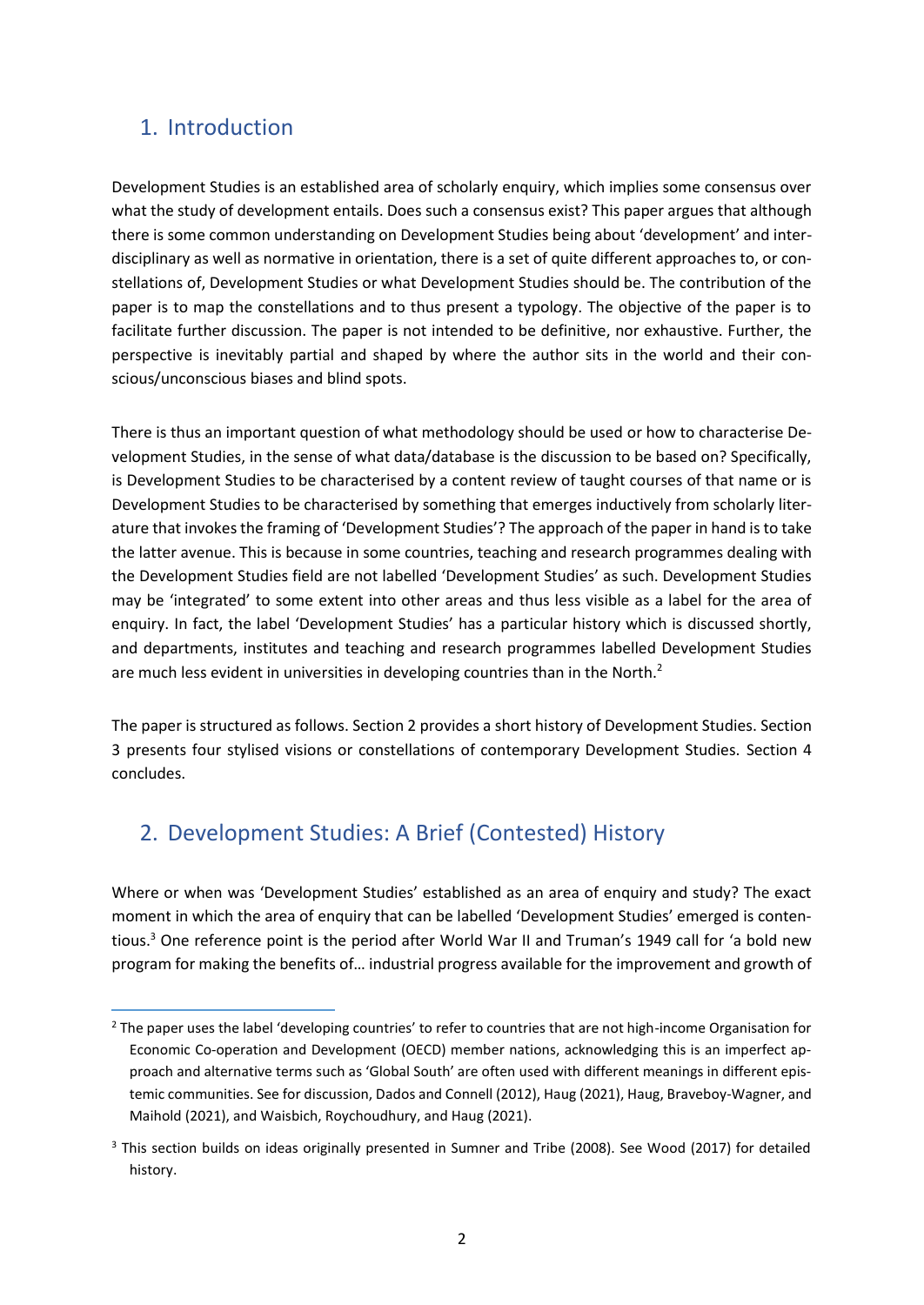the underdeveloped areas', and relatedly the formal decolonisation process of the 1950s/1960s. That said the genealogy of Development Studies can also be traced back to a longer intellectual history and to the period of colonialism itself. It has been argued that contemporary Development Studies tends to pay too little attention to its contested history. Kothari (2005b, pp. 47–8) makes the point that Development Studies 'rarely acknowledges [its] colonial roots'. In fact, numerous development-related studies were conducted during colonialism. One illustration of this are the anthropological and economic studies conducted in then British colonies in the late 1940s and 1950s by the UK Colonial Office (e.g., Gulliver, 1957; Lewis, 1953; Mayer, 1951; Peacock and Dosser, 1958; and relatedly see also Goodacre, 2005 on the colonial roots of Development Economics).

Underlying the question of the genealogy of Development Studies is a deeper question about development as either the intentional actions of a specific macro-agent (e.g., a government ministry postindependence or a colonial administration) versus development as *stuff that happens*—i.e., social change (see detailed discussion of Lewis, 2019 who identifies Arndt, 1981 as one earlier scholar to discuss the idea of development as something that is done versus something that happens). Cowen and Shenton (1998, p. 50) famously differentiated between immanent (unintentional or underlying processes of) development such as the development of capitalism, and imminent (intentional or 'willed') development such as the deliberate process to 'develop' the 'Third World' after formal decolonisation. More recently, there is Hart's (2001) demarcation of 'big D' development as the conscious effort of post-World War II, large scale, deliberate process of modernisation and 'little d' development of broader social change.

It is perhaps not surprising then that in the words of Harriss (2005, p. 17), 'quite when "development studies" began... is a matter for debate'. Harriss situates the emergence of Development Studies in the intellectual and political context of the 1960s political ferment and decolonisation and thus the *intentional* camp above. Only since the 1960s or 1970s and thus quite recently have teaching courses been labelled 'Development Studies' (or initially, 'Third World Studies', later, 'International Development' and some recently, 'Global Development'). Additionally, many recognised journals (as well as research and teaching institutes) were established around the period between the mid-1960s and late 1970s, such as the Journal of Development Studies, Development and Change, World Development, and Third World Quarterly (respectively established in 1964, 1970, 1973, and 1979).

In other words, an argument is typically made that Development Studies emerged as a result of the decolonisation process itself from the 1950s and 1960s onwards (Bernstein, 2005; Loxley, 2004; Molteberg and Bergstrøm, 2000a, 2000b; Shaw, 2004) with a strong emphasis on economic development and Development Economics though the role of Economics within Development Studies remains contentions to this day.<sup>4</sup> The 1960s coincide with the first United Nations (UN) 'Development Decade',

<sup>&</sup>lt;sup>4</sup> Fine (2002) and Kanbur (2002) both argue that there have been intellectual tensions between development economists and economists, between development economists and non-economist Development Studies researchers, and between mainstream economists and Development Studies researchers. Economics has been accused of 'imperialist' tendencies not only in Development Studies but across the social sciences as a whole (Fine, 2002). As Kanbur (2006, p. 11) puts it, 'within each of these disciplines [those disciplines within Development Studies] one does not find the paradigmatic unity that there is in economics. At least in the context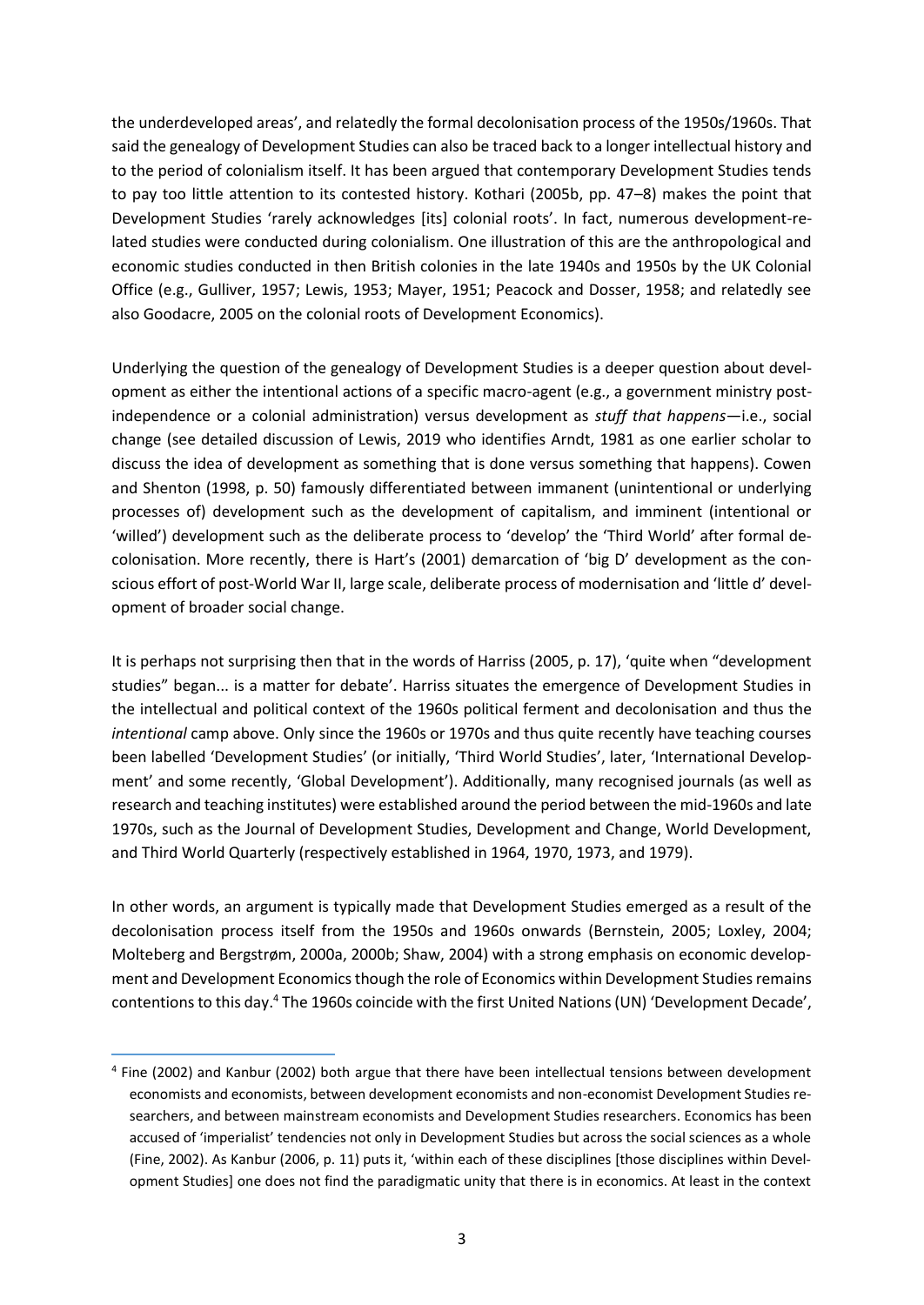manifested in the creation of new UN institutions, notably the United Nations Conference on Trade and Development (UNCTAD, established in 1964) as a counterbalance to the Organisation for Economic Co-Operation and Development (OECD, founded in 1961), and the redirection of other international agencies towards more development-focused roles. Further events occurring across the globe during the 1960s impacted development-related thinking, such as the 1968 protests, the civil rights and anti-Vietnam War movements in the US, the revival of Marxism and Latin American theorists' adaptation of neo-Marxian theory to developing countries (e.g., Cardoso and Faletto, 1969), proclamations of 'African Socialism' in many newly independent countries (e.g., by Kwame Nkrumah in Ghana, and Julius Nyerere in Tanzania)<sup>5</sup>, the black liberation movements challenging Apartheid in South Africa, Nehru's contribution to the founding of the Non-Aligned Movement, as well as anticolonial campaigns which began well before the 1950s/60s. In sum, the global political context was ripe for the emergence of a field of enquiry—in new institutes, departments, and journals—related to newly independent countries though there was a time lag to setting these up. That said the colonial roots of Development Studies clearly have a legacy in, for example, the large number of departments and institutes of Development Studies based in the UK and other European countries as well as their emphasis on the study of former colonies in the case of the UK in Africa and South Asia.

#### <span id="page-7-0"></span>3. Development Studies: Four Contemporary Approaches

#### <span id="page-7-1"></span>3a. Defining the core characteristics of Development Studies

There are several waves of literature since the end of the Cold War on what Copestake (2015) refers to as 'the perennial debate within DS [Development Studies] about its own identity' (p. 101).

First, towards the end and in the aftermath of the end of the Cold War, there were a set of debates focused on calls for a greater relevance of Development Studies to practitioners and a critique of development theory and the 'impasse' in development theory (see Booth, 1985; Edwards, 1989). Second, in the early-to-mid 2000s a set of publications sought to understand the common characteristics of Development Studies as climate change and other issues became more prominent (see for example, Box, 2007; Harriss, 2002; Hulme and Toye, 2006; Loxley, 2004; Molteberg and Bergstrøm, 2000a, 2000b; Schmitz, 2007; Simon, 2005; Sumner and Tribe, 2008; Woolcock, 2007 and the edited volume of Kothari, 2005a). Third, there was a wave of discussions in the late 2000s/early 2010s in the aftermath of the global financial crisis (for example, Copestake, 2010; Fischer and Kothari, 2011; Gore, 2010; Wood and Tiwari, 2012). Fourth, in the later 2010s another set of publications pursued to grapple with the implications of major shifts and new issues in the study of development, not only climate change but also the rapid development of China and new technologies, among other meta-trends. These publications have also noted the bifurcation of the group of developing countries into a large set of developing countries with rapid economic growth versus a smaller set of extremely poor, aid-

of Development Policy Studies, what seems to unite these disciplines, and their sub-branches, is viewing themselves as an alternative paradigm to the economic method, each in its own different way.'

<sup>5</sup> See Nkrumah's (1965) book *Neo-colonialism: The Last Stage of Imperialism*, Nyerere's (1966, 1968) collection of speeches, as well as North African authors like Fanon (1952, 1961, 1970).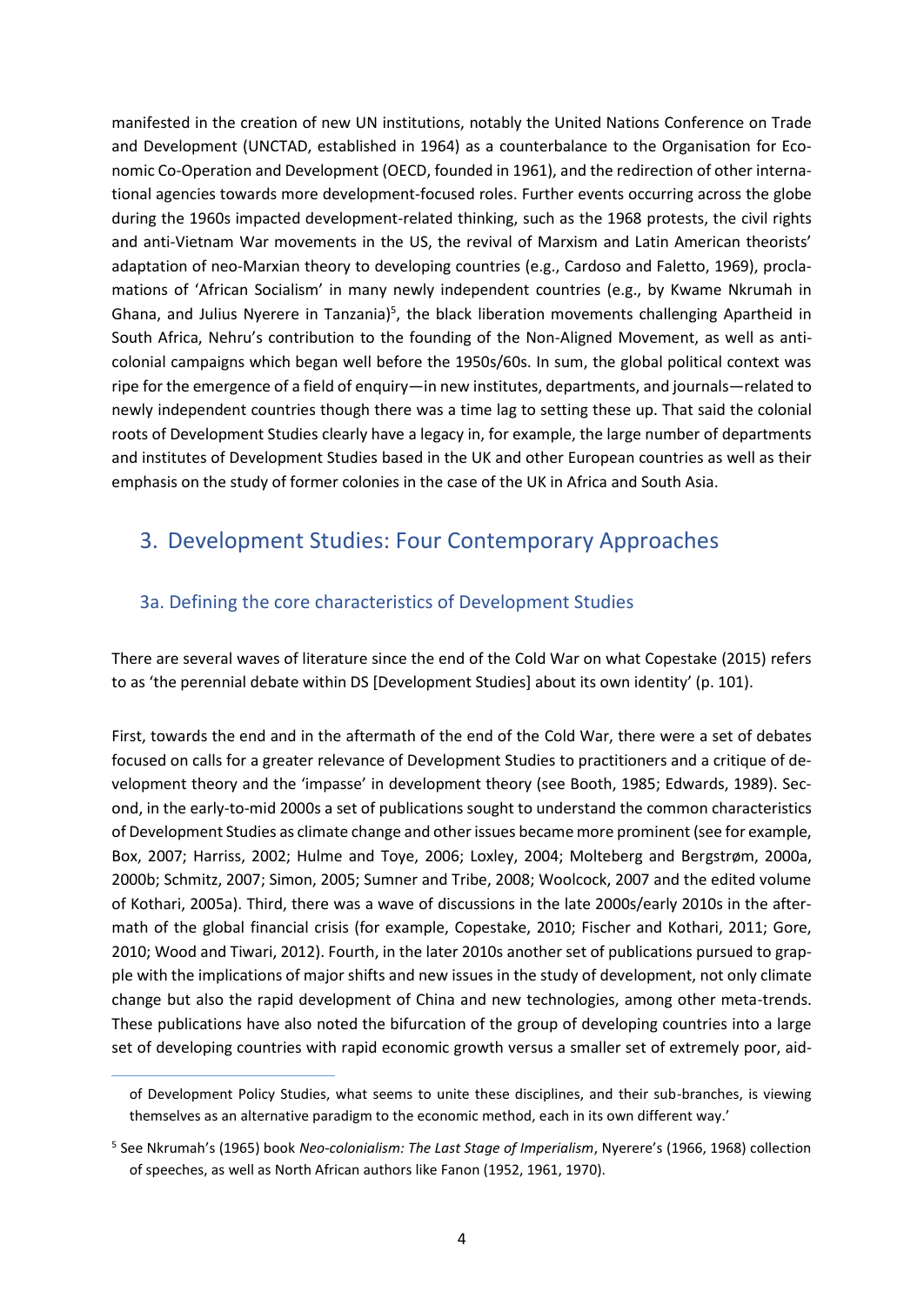dependent, and stagnant or zero-economic growth developing countries (see in particular, the range of contributions in the edited volume of Baud, Basile, Kontinen, and von Itter, 2019).<sup>6</sup> This includes centrally—the long running questioning of economic growth as the goal of development (see Sen and Seers and more recent discussions on 'degrowth') and the 'pluralisation' of ideas or 'cosmologies' in terms of the meaning of progress and what constitutes a good society (see discussion of Wood, 2017). There are also questions of national development problems versus common or cross-border problems or global interdependencies (see discussion in Currie-Alder, 2016). One notable set of papers in *Development and Change* sought to understand what some of these meta-changes imply for Development Studies itself, with a lead piece (Horner and Hulme, 2019a) arguing for a conceptual shift from 'international development' to 'global development'. According to the authors, the necessity of such a shift is justified by the blurring boundaries between South and North due to increasing global interdependence as a consequence of climate change.<sup>7</sup> In short, even prior to the COVID-19 pandemic, or the war in Ukraine, there has been ferment in Development Studies on how a range of 'new' issues, each of which radically impacts development itself, would or should impact on the study of development.

So, what is Development Studies? In keeping with the literature above, four commonalities can be identified across research and teaching in Development Studies.<sup>8</sup> First, and self-evidently, Development Studies investigates the processes and outcomes of 'development'—meaning societal change of some kind, although the definition of what constitutes desirable development remains highly contested, as do the conditions or mechanisms under which desirable development is possible. Additionally, not only development's general meaning disputes its composition, what kind of development is desirable and for whom are other areas of contestation. There is further debate around the extent to which the focus is on processes (e.g., of economic development), outcomes (e.g., of rising average incomes), and/or discourses (the superiority of modern, high consumption society over other types of society). Second, Development Studies is interdisciplinary in the sense that it is not the same as (Development) Economics or (Development) Sociology. Development Studies is not—or rarely—taken to be an academic discipline in itself but rather an interdisciplinary area of enquiry or field or a 'knowledge community'.<sup>9</sup> Third, Development Studies research tends to be applied, instrumental, or

 $^8$  See for example, Mönks, Carbonnier, Mellet, and de Haan (2019) and EADI (2017) in particular on the definition question.

<sup>6</sup> Notably Basile and Baud, 2019; Camfield, 2019; Chhachhi, Hutter, Damodaran, and Baud, 2019; Gupta, Hordijk, and Vegelin, 2019; Komba, Kontinen, and Msoka, 2019; Lutringer, 2019; Madrueño and Martínez-Osés, 2019; Melber, 2019; Mönks, Carbonnier, Mellet, and de Haan, 2019; Oswald, Leach, and Gaventa, 2019; Schöneberg, 2019.

<sup>&</sup>lt;sup>7</sup> See also exposition in Horner, 2020; Oldekop et al., 2020 and responses including Alemany, Slatter, and Rodríguez Enríquez, 2019; Bangura, 2019; Büscher, 2019; Fischer, 2019; Ghosh, 2019; Onaran, 2019; Sumner, 2019; Ziai, 2019; and also Hope, Freeman, Maclean, Pande, and Sou, 2021).

<sup>&</sup>lt;sup>9</sup> Hulme and Toye (2006, pp. 1094-5) use the term, specifically, that '[a] knowledge community is defined here as a network of knowledge-based experts who share an interest in a subset of knowledge issues, and who accept common procedural protocols as criteria to judge the success of their knowledge creation activities. What is essential here is not that all members of a knowledge community know or communicate with each other, but that they have common intellectual interests and aims, and a shared understanding and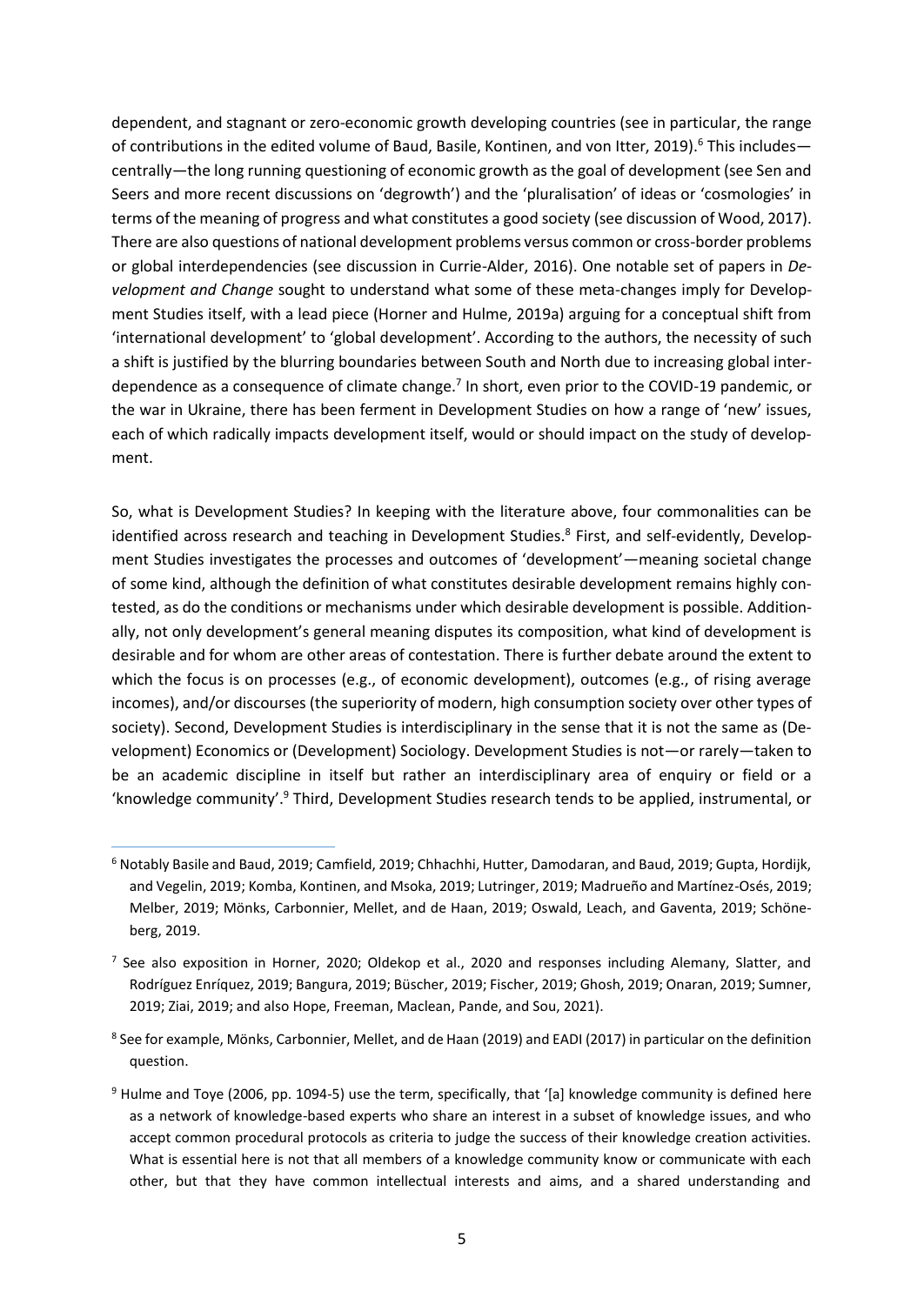normative in orientation in the sense that knowledge is not generated for its own sake as one finds in other areas of scholarly enquiry but rather to understand real-world problems (even when theorising). Fourth, Development Studies is concerned, to date at least, with developing countries, most of which were colonised by (now) 'developed' countries or the 'North'. Developed countries themselves are ambiguously situated in the study of development in developing countries; sometimes they are included explicitly or implicitly, in other instances developed countries are absent altogether.

Close comparative areas of inquiry to Development Studies are Area Studies and International Studies, which both share some characteristics with Development Studies, such as an interdisciplinary approach and inclusion of developing countries in the analysis. However, neither are overtly normative in their purpose nor have the 'development' focus (however defined). Furthermore, Area Studies tends to focus on specific regions and can include developed countries, which Development Studies has generally not done historically (though see discussion below). In contrast, International Studies places an importance on global political economy at the centre of the analysis.

#### 3b. Which Development Studies? Four constellations

<span id="page-9-0"></span>Although the commonalities above point towards a sense of some common understanding on what Development Studies is in a broad sense, different epistemic communities within Development Studies differ substantially in how they approach the area of enquiry, sometimes with underlying dominance of specific disciplines within an interdisciplinary approach. In fact, the approaches are sufficiently different to warrant the use of the Kuhnian term 'paradigm'. Kuhn's (1962, p. 175) original point of reference for a 'paradigm' was 'the entire constellation of beliefs, values and techniques, and so on shared by the members of a given community'. However, Masterman (1970) noted that Kuhn's definition of a 'paradigm' has been interpreted in 21 different ways though these can be grouped into the following: A paradigm as the 'exemplar', model, or 'vehicle' which is to be pursued; the '(world) vision' or the meta-physical view and its ontological foundations; and the 'body of professionals'. In the following discussion we focus on the first two (and return to the latter in the concluding discussion). We use a set of questions to frame the discussion related to exemplars and world-visions. Specifically: What is desirable development? Is desirable development possible and if yes, under what conditions or via what mechanisms? What is the scope emphasised? What scale(s) tend to get highlighted?

First, what is desirable development—i.e., development of what, from what, to what, and with what outcomes? How to make value judgements on outcomes? What dimensions matter most? Should the aggregated or dis-aggregated picture (e.g., winners and losers) be emphasised?

acceptance of the methods by which their sort of knowledge is successfully created… the legitimate methods or 'procedural protocols' of each knowledge community provides it with its intellectual discipline, determining among other things the content of the training thought to be appropriate for those aspiring to become members.'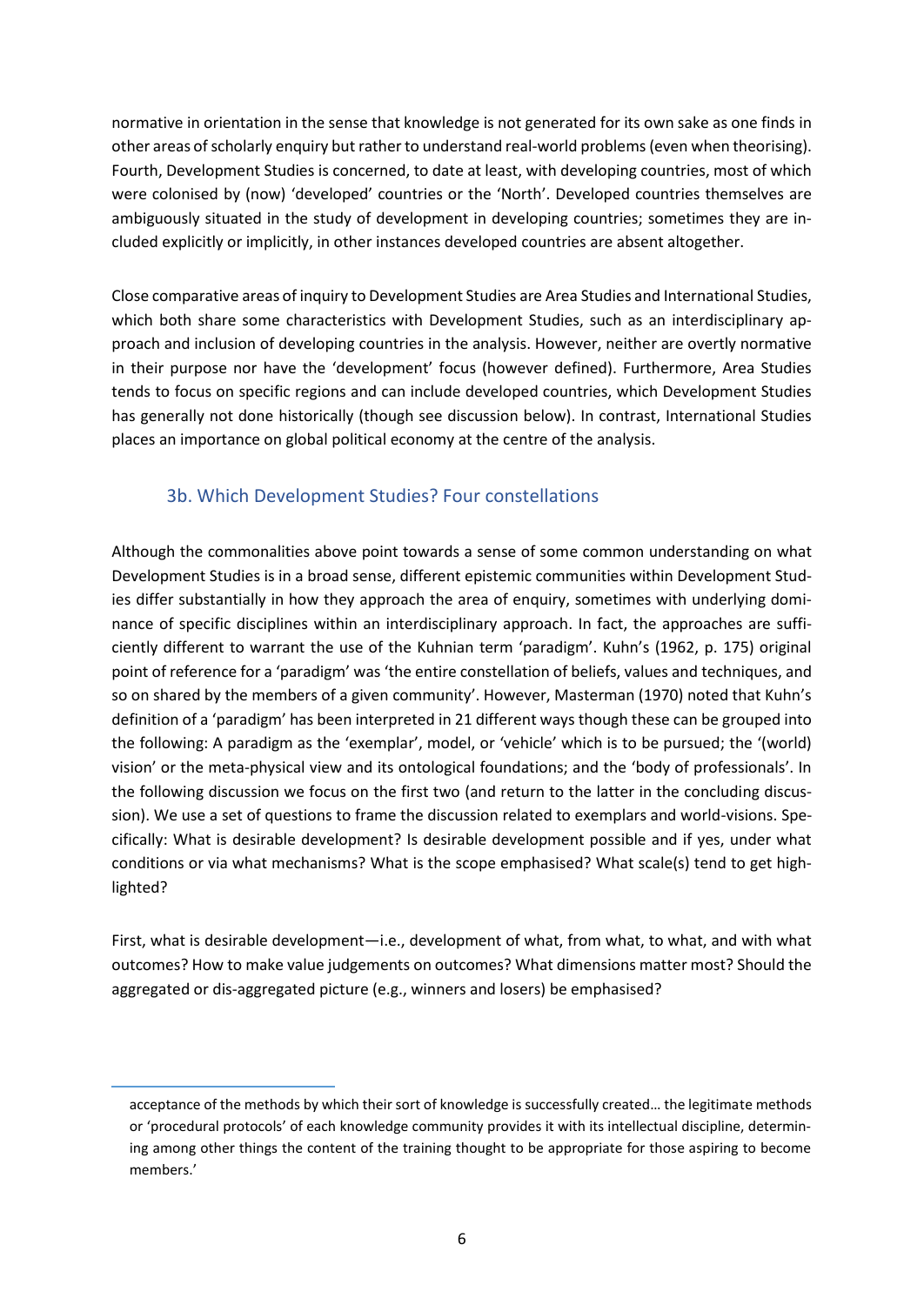Second, is desirable development as specified in the epistemic vision possible to attain? If so, under what conditions or via what mechanisms? If not, what are the limits?

Third, what is the scope (of countries to be studied) emphasised in Development Studies—i.e., 'developing countries', 'developed countries', or both? What about 'hybrid', 'deviant', or 'converging' cases such as South Korea, Taiwan, or Eastern Europe that somehow are difficult to classify? Moreover, to what extent—if at all—is the North incorporated into the study of the South and/or is Development Studies also about studying the North itself? This could be done in at least two ways: Studying poorer/marginalised parts of the North as 'developing countries' or the effects of the North on developing countries (e.g., through accelerating climate change in terms of carbon dioxide emissions).

Fourth, what is the emphasis given to development at different scales—local, national, global?

A set of contemporary epistemic visions of the study of development can be characterised. The stylised visions (meaning generalised tendencies rather than absolutes) are:

- (i) an aid-dependence framed Development Studies;
- (ii) a global Development Studies;
- (iii) a critical Development Studies; and
- (iv) a post-aid, classical Development Studies.

Each approach is characterised next. Table 1 below compares the different approaches. It should be emphasised what follows below is a *stylised* or generalised sketch. Inevitably, there is some crudeness in the characterisation. Furthermore, individual researchers may well draw from different approaches or have a foot in different camps, leading to hybrids. In short, the stylised visions here should be seen as tendencies or differing epistemic visions rather than absolutes. This means approaches may differ within these broad-brush characterisations. In particular, the labels used here are contestable and inevitably crude themselves. The labels are employed here to facilitate the exploration of each approach to be discussed.

First, there is what could be labelled an 'aid-dependence' framed Development Studies. This has originated in some ways out of the funding of 'traditional' donors (in contrast to 'new' donors), such as the UK Department for International Development (DFID) as it existed until 2020 (now part of the UK Foreign and Commonwealth Office) and other bilateral aid agencies. This approach places considerable emphasis (and research funding) on the role of aid in development and over the last decade has morphed—as a result of economic growth in many developing countries leading to fewer extremely poor or aid dependent countries—into a study of aid-dependent, conflict-affected countries or 'fragile states' (as for example UK Aid emphasise for bilateral aid spending). There is emphasis on the remaining low-income countries, typically in sub-Saharan Africa, arguably due to the influence of Collier's (2007) advocating for a focus on the 'bottom billion' in policy formation at UK DFID and elsewhere.<sup>10</sup>

 $10$  The focus of UK bilateral aid on the poorest countries sits alongside Collier's (2007) assertion that change in the poorest countries can only come from within.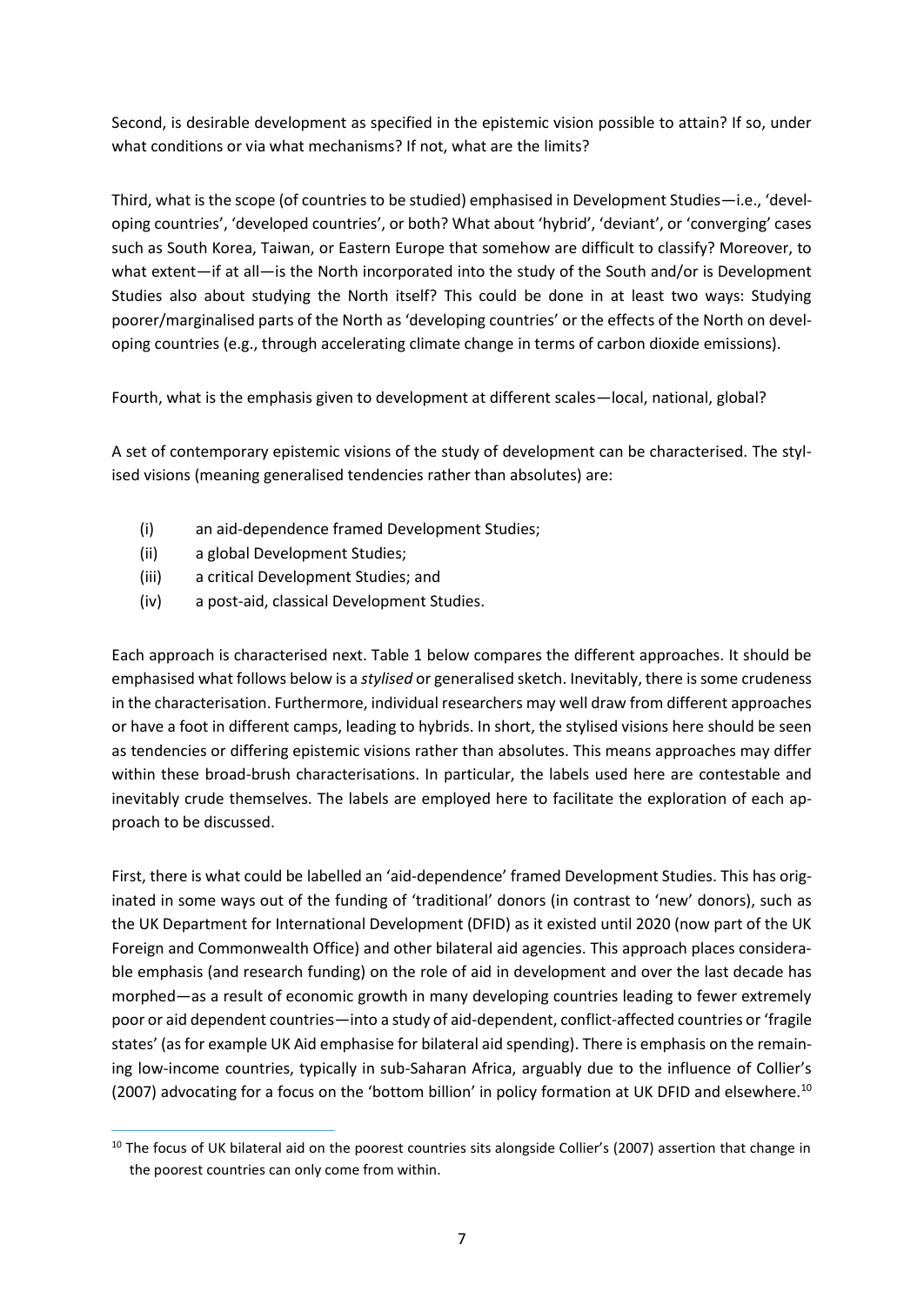In short, not all donors follow this approach, although the aid-dependent, poorest and conflict-affected countries receive attention from much of the bilateral donor community in policy as well as research and by some multilateral donors too though not exclusively. This approach has to some extent (though by no means all) emerged into research focusing largely or entirely on poor, often conflict-affected low-income countries, and has moved away from countries that do not fit this lens. In sum, this approach manifests as study of very poor developing countries that are aid-dependent for the foreseeable future, and often focuses on aid delivery and/or projects in conflict and post-conflict contexts.

Less attention is paid to middle-income developing countries (however defined) where aid does not really matter, even though conflict is evident in many middle-income countries. In general, little attention is given to Latin America and East Asia other than questions of very poor countries emulating East Asia's or China's development as well as the role of middle-income countries as new donors in low-income countries (especially China). The approach defines development as reducing or ending conflict, building peace, starting the economic growth process, and reducing poverty via donor funded social protection and other measures. Development is thus a movement from conflict and extreme poverty towards less conflict, peace, economic growth, and less extreme poverty. The developing countries in focus are typically a sub-set of the group of developing countries; namely, the low-income countries with internal or external conflicts. Development as defined is argued to be difficult but in principle possible for this set of countries. Aid is viewed as essential. To a considerable extent the 'local' or ground-level scale is emphasised in this approach. In sum, an aid-dependence framed Development Studies narrows the scope of consideration to the poorest countries (however defined—but typically characterised by aid dependence, low income, high poverty, conflict, or weak state capability).

Second, there is a 'global' Development Studies. This approach seeks to move beyond the focus on developing countries to consider development in all countries, in the South and North, and the impact of global trends such as climate change (see in particular, Horner and Hulme, 2019a, 2019b and earlier discussions in Haddad, 2006; Mehta, Haug, and Haddad, 2006; Saith, 2007; Sumner, 2012, earlier still in de Haan and Maxwell, 1990; Maxwell, 1998 and Gaventa, 1998, and yet earlier in Seers, Schaffer, and Kiliunen, 1979). The scope encompasses all countries and the interconnectedness of development, poverty, wealth, and wellbeing in the North/West and South/East. Furthermore, it posits that all countries are developing in some sense and that there is wealth and poverty in both the North/West and South/East. Many development problems and their solutions are neither the preserve of the North/West nor the South/East alone and wellbeing in the North/West and South/East is increasingly connected. Thus, according to this approach, the demarcation between developed/North and developing/South has become blurred since the Cold War to the point of being meaningless. Hence, the defining dichotomy in Development Studies—that of developed vs developing countries has lost validity.

To underline this point, Horner and Hulme (2019a) refer to the 'converging divergence' thesis, arguing that global inequality has been falling (i.e., there is convergence) while national inequality has been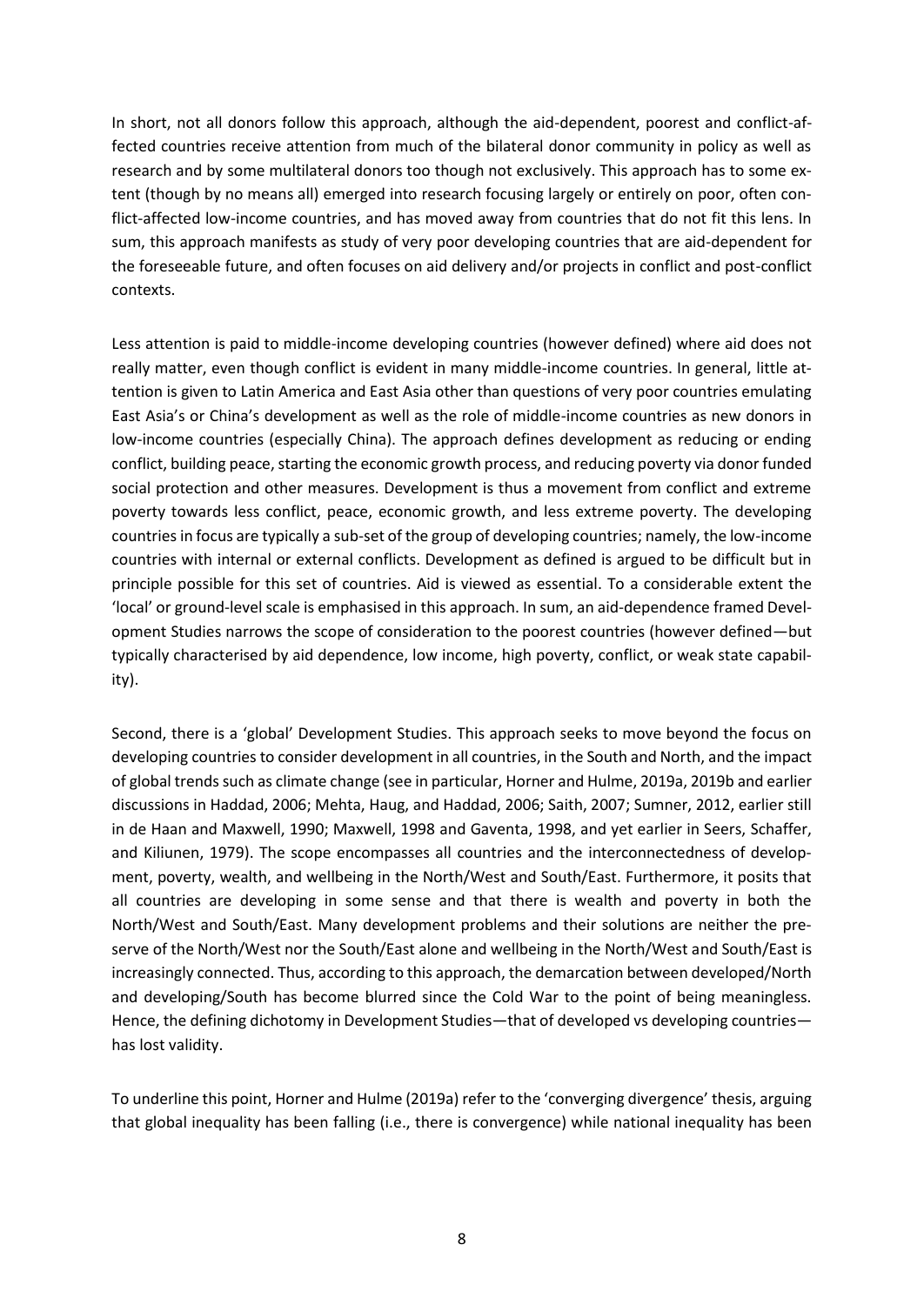increasing (i.e., there is divergence).<sup>11</sup> Horner and Hulme call for a conceptual shift in Development Studies, replacing the 'international development' of the last three decades which is based on the developed/developing binary with 'global development' considering all countries. In other words, rather than investigating poor countries, poor people, and the developing world/South, Development Studies should examine issues relating to development in all countries. Development is defined as multidimensional and sometimes is equated with the UN Sustainable Development Goals (SDGs) (e.g., the exposition of Horner and Hulme, 2019a). Development is argued to be possible to some degree but not easy. Furthermore, strong emphasis is placed on national and global interactions as well as global agendas. Functioning multilateralism is considered essential.

Third, there is a critical Development Studies which is influenced by post-colonial/decolonial, postdevelopment, thinking. This challenges, or repudiates, the entire notion of capitalist modernity and the pursuit of development in its current form. This epistemic vision became prominent in the 1980s/1990s (e.g., Escobar, 1992; Esteva, 1985, 1992; Rahnema, 1997) and has been reinvigorated with debates on decolonising both development and Development Studies over the last decade (e.g., Wilson, 2012; Pailey, 2020; Patel, 2020). It is important to note that discussion of decoloniality stretch across all the epistemic visions of Development Studies.

In the approach of critical Development Studies, the definition of development is an anti-definition given that capitalist modernity and the pursuit of development as currently undertaken are considered to be motivated by the interests of the North (and elites of the South). Since this approach radically differs from the two visions outlined previously, direct comparisons are not easy. Rather than a conceptualisation of development, critical Development Studies is an outright attack on the 'development industry' and its researchers, practitioners, as well as aid institutions. Foucault (1966, 1969) and Said (1978, 1993) shaped some of the premises this approach draws on, namely that the North's political and intellectual depictions of the 'Third World' have been essential to subordinating the latter. The construction of developing countries as 'inferior' to developed ones is considered to serve as justification for the 'plunder and violence' by the North (Alvares, 1992, p. 1). In short, desirable development would be an alternative mode of development or an alternative to development which would not be capitalist modernity (meaning high consumption lifestyles or at least the aspiration to this) and manifested in ideas emerging from within developing countries (e.g., the Bantu 'Ubuntu' or Latin American 'Buen Vivir' philosophies). There is a focus on forms of resistance by subordinate groups within countries, given the perceived lack of success of government-led resistance (e.g., Chile in 1973 or Angola, Mozambique, and Ethiopia in the 1980s). Development as widescale Western-type modernisation is considered impossible (and undesirable) for developing countries (and the North). Local or ground-level experiences are emphasised in the study of alternative development or alternatives to development.

The outline here so far is rather focused on the 1990s and the original post-development critique of orthodox development as capitalist modernity. A contemporary characterisation needs to incorporate

 $11$  This empirical pattern of falling global inequality may though be temporary, as it is driven by China's development. In due course China's development could start to put upward pressure on global inequality (see Kanbur et al., 2022).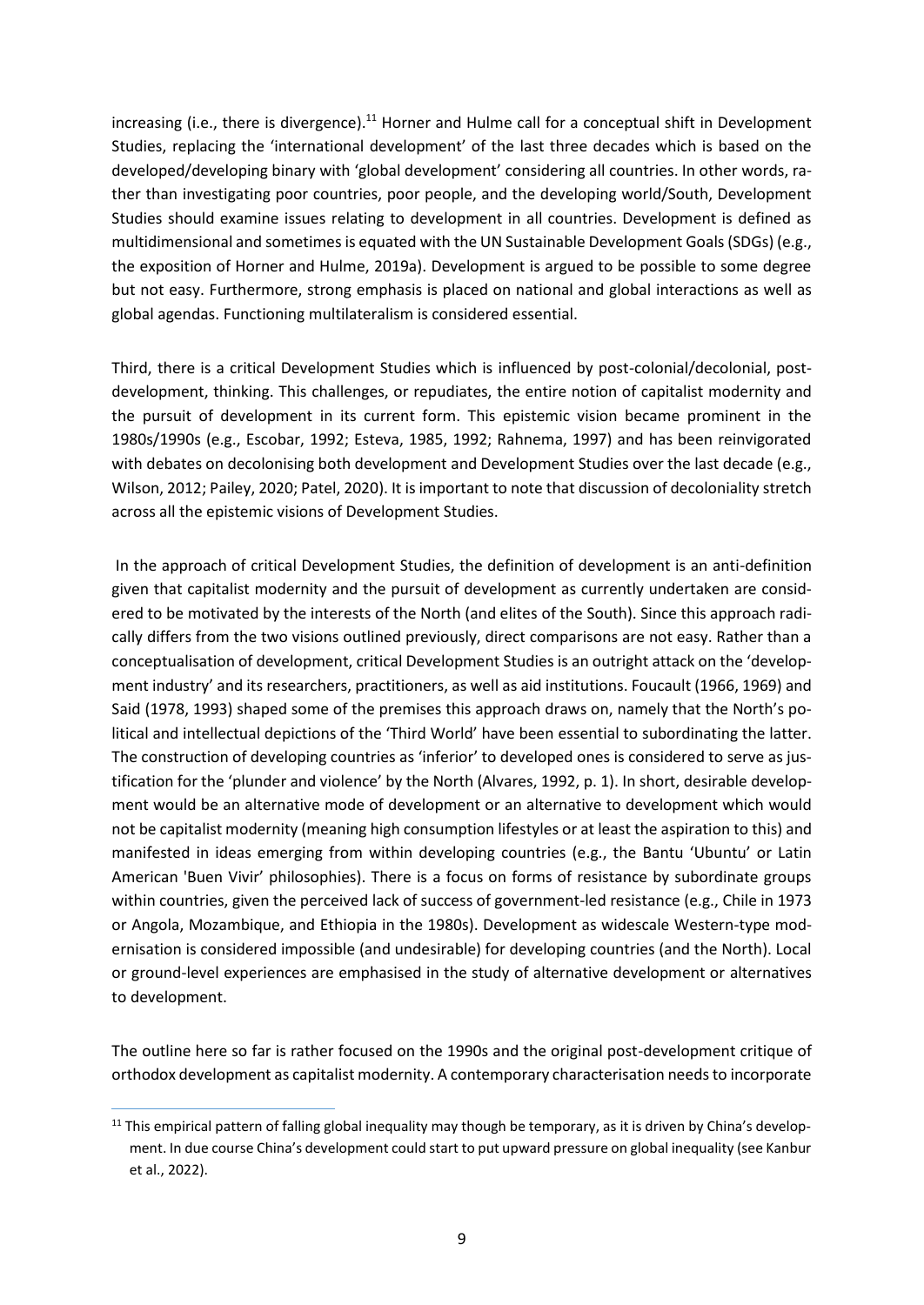the evolution of post-colonial theory (of for example, Spivak, 1988) into what can be characterised as a critical Development Studies with a strong emphasis on decoloniality. Thus, the current approach is more linked to social movements, feminism, Indigenous rights, and anti-racism in addition to being directed towards decoloniality and environmental concerns. This approach to Development Studies draws on post-colonial theory. Specifically, Bhambra (2014) highlights the intellectual contributions in Said (1978), Bhabha (e.g., 2014), and Spivak (e.g., 1988) as well as Quijano (e.g., 2007), Lugones (e.g., 2007), and Mignolo (e.g., 2000).

Race more generally is an important focus of critical Development Studies. For illustration Patel (2020) presents an exposition of the 'race and decolonial turn' in Development Studies through a review of articles in six major Development Studies journals.<sup>12</sup> Patel finds that just 32 of 9,280 papers surveyed mention the words 'race', 'racial', or 'racism' and only 24 of these 32 engage with race in its own right or in knowledge production and validation. Race is either (p. 1471) a variable in quantitative studies and sits within Development Economics rather than Development Studies, or it is a descriptive container. Just seven papers explore race as a construct that 'does something' and is socially situated in for example the politics of race, racial hierarchy, or racial difference. Consequently, it is argued, race and the racism inherent in European colonialism continues in production and value of knowledge in Development Studies.<sup>13</sup>

Fourth, there is a 'post-aid' or revived classical Development Studies. This approach is somewhat resonant with 'classical' Development Studies in the 1960s and 1970s (see for example, Gore, 2000; Fischer, 2019). This vision of Development Studies is emergent to some extent and is the result of two or three decades of rapid economic growth in many developing countries leading to fewer very poor developing countries and more middle-income developing countries (however defined). It draws from various influences from classical Development Studies and heterodox political economy. This approach emphasises structural disadvantage, relational hierarchy, and the importance of history in the study of 'late development', with aspects of 'neo-developmentalism' (Ban, 2013; Bresser-Pereira, 2011; Chang, 1994a, 1994b, 2002; Wade, 1990).

The emphasis in this classical Development Studies lies mostly on post-aid, middle-income countries (MICs)—typically unambiguous MICs that are in little or no obvious danger of returning to the group of very poor countries in per capita income terms—and especially upper-middle-income countries (UMICs), although the World Bank's country thresholds are rarely utilised overtly. The commonality of this group of countries is not actually average income but that foreign aid receipts do not really matter because domestic resources have become substantial due to economic growth. The main element under study is national economic development within the contemporary global economystructural transformation, not just economic growth—in the historic and contemporary global

<sup>&</sup>lt;sup>12</sup> Journal of Development Studies, Development and Change, World Development, Progress in Development Studies, Third World Quarterly, and the Journal of International Development.

<sup>&</sup>lt;sup>13</sup> At the same time, Western conservative traditions also reject development and liberal intervention as a form of cultural imperialism and argue for separate ethnopolitics (see Samuel Francis or Alain de Benoist).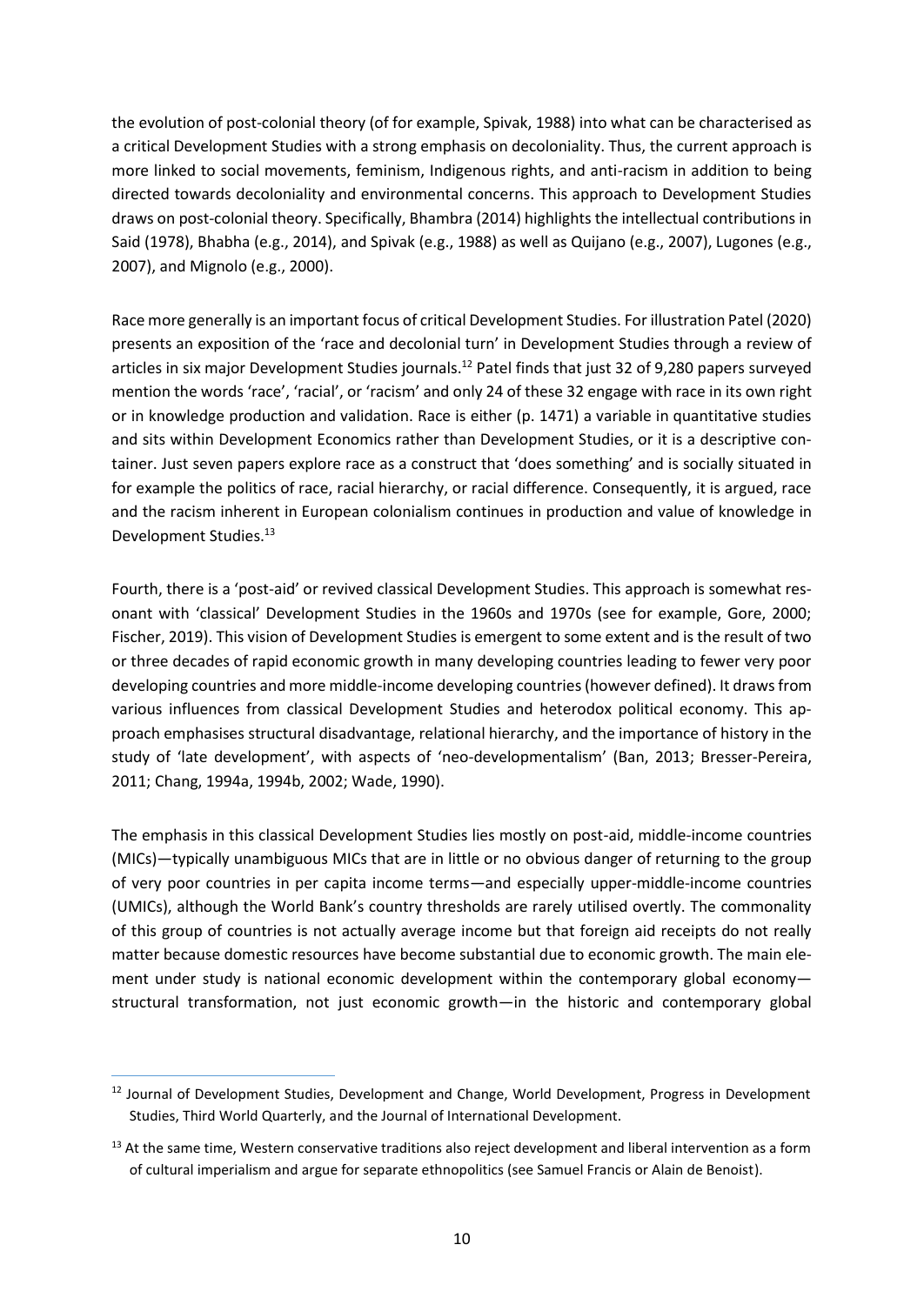economy. Secondarily, questions of national income distribution are sometimes though not always part of the enquiry.

This approach is in some ways a parallel to the narrowing of aid-dependence framed Development Studies. The emphasis in post-aid, classical Development Studies is—given the focus on MICs—typically on Latin America and East Asia, though there is some focus on Africa where structural transformation is evident. Furthermore, this approach is concerned with studying national economic development albeit heavily qualified and critical of the qualitative nature of progress. The extent to which desirable development is possible is contested as a consequence of structural constraints placed on developing countries by the global economy, and the eventually possible development may be of a less desirable nature. In short, 'late industrialisation' or structural transformation is generally viewed as desirable, though tough and getting tougher as more and more MICs compete over similar entry points to global value chains, making it harder to capture enough economic activity to industrialise. In fact, many MICs are experiencing stalled industrialisation or are deindustrialising (see Palma, 2005, 2008; Rodrik, 2015; Sumner, 2021).

In short, four visions of Development Studies can be outlined and compared. A set of fault lines are apparent across these different visions of Development Studies: First, the extent to which desirable development entails becoming more or less like OECD high-income countries, meaning capitalist modernity (higher consumption) of some kind even if it takes a more equitable form, or rather pursuing alternatives to capitalist modernity. Second, the degree to which desirable development is possible or under what conditions or which mechanisms. Third, the situating of the North in the analysis of developing countries and lastly, relatedly, differing emphases of scales.

## <span id="page-14-0"></span>4. Concluding Discussion

This paper has presented a history of Development Studies and argued that although there is some common understanding on Development Studies being about 'development' and having an inter-disciplinary and normative orientation, there is a set of quite different approaches to, or visions of, Development Studies or what Development Studies should be. The paper outlined a set of stylised constellations of Development Studies. Specifically, an aid-dependence framed Development Studies; a global Development Studies; a critical Development Studies; and a post-aid, classical Development Studies.

The fault lines between these four stylised visions of the study of development include the definition of desirable (or undesirable) development, whether desirable development (or what kind) is perceived to be possible and under what conditions or pre-requisites, which societies are the focus of enquiry the poorest countries, the unambiguous MICs, all developing/colonised countries, or all countries of the world—, how/whether the countries of the North are situated in the study of development, and the hierarchy of scales (sub-national/local versus national or global or interactions between scales).

The typology serves two purposes. First, it provides a map of Development Studies which helps understanding the internal differentiations within Development Studies as an area of enquiry. Second,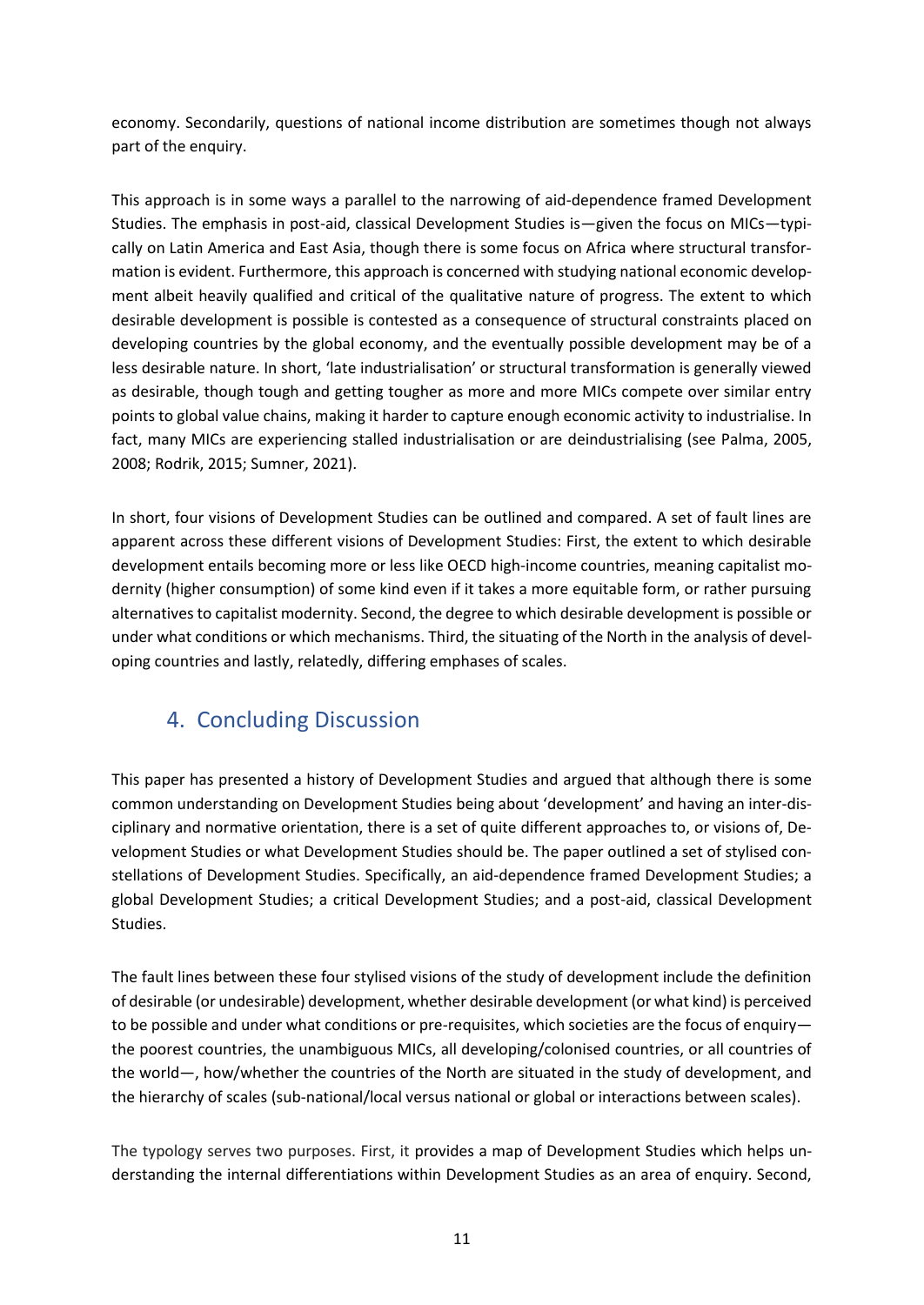the identification of internal differentiations within Development Studies helps to aid greater understanding between the different camps of each other and thus allows for more meaningful exchanges between camps on commonalities and differences. However, it is not just a matter of enabling a conversation. There is more unpacking to do. Each approach has been outlined in crude aggregate. Within each approach is situated various sub-approaches; and there are different dominant disciplines and different methodologies to elaborate in each or different ways of knowing. There is also a need to lay bare the uneven power bases and outlets in which any conversations might happen. In short, to understand the approaches more fully and beyond the typology presented, there is a need to understand the institutional basis of each approach in departments and journals typically based in the North, albeit with increasing diversity on editorial teams and boards. The discussion thus returns to Masterman's third dimension of a Kuhnian paradigm or the 'body of professionals' and the institutional basis of these different approaches to Development Studies. Specifically, there are a set of questions to probe further to understand the politics of knowledge generation in Development Studies, such as where is each approach anchored in terms of countries, research institutes/university departments, and research funders? Where do researchers in each approach publish in terms of journals, working paper series, and books (as well as whether those publications are in Development Studies or in the researchers' 'home' disciplines)? Exploring these further would be a useful next step to opening a conversation, which needs to go beyond English language outlets and spaces.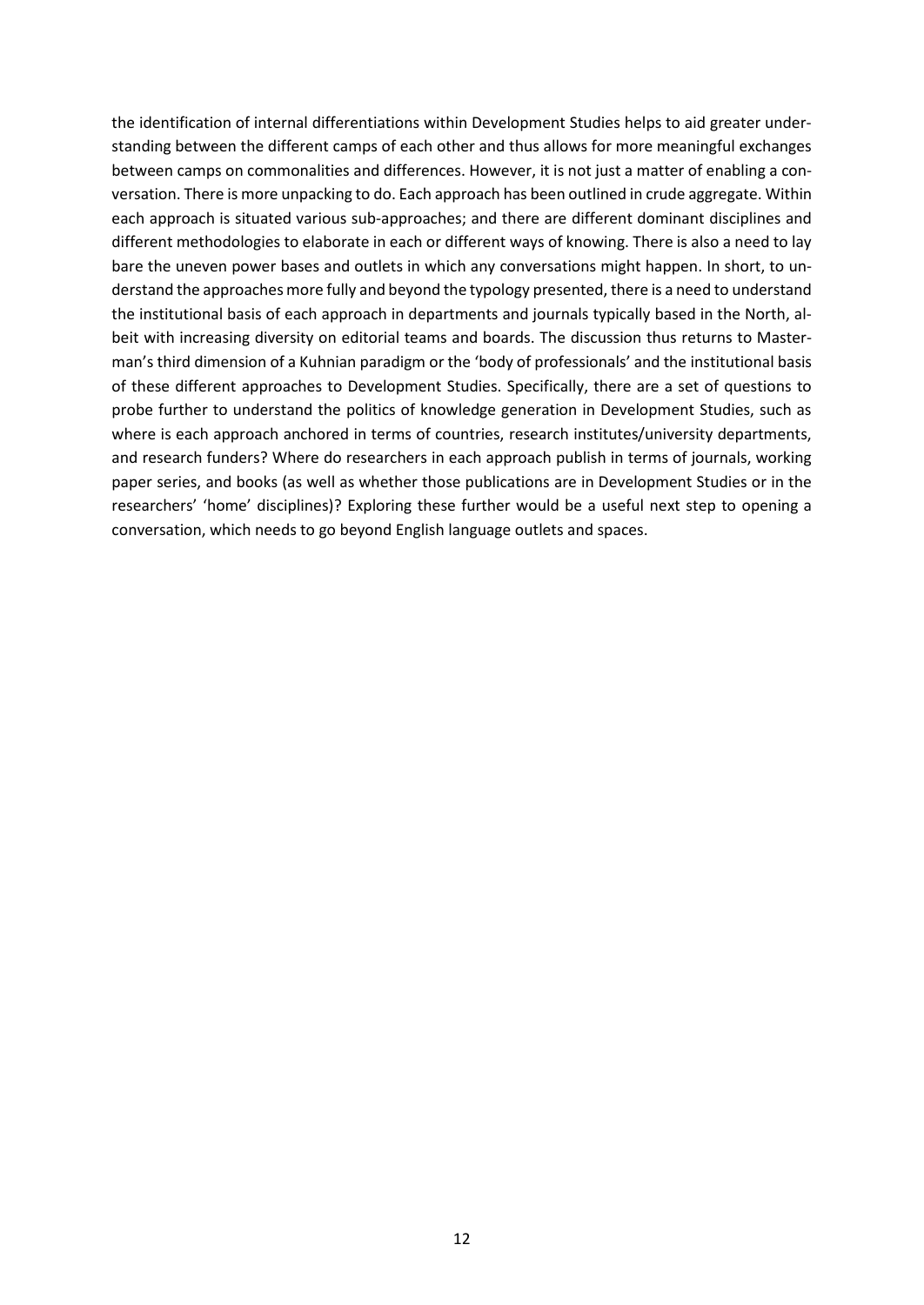| c 1. William Development Stadies:                                                                |                                                                                                         |                                                                                                                                                       |                                                                                                                                                                                                                                                                                                                                     |                                                                             |  |  |  |  |  |
|--------------------------------------------------------------------------------------------------|---------------------------------------------------------------------------------------------------------|-------------------------------------------------------------------------------------------------------------------------------------------------------|-------------------------------------------------------------------------------------------------------------------------------------------------------------------------------------------------------------------------------------------------------------------------------------------------------------------------------------|-----------------------------------------------------------------------------|--|--|--|--|--|
|                                                                                                  | <b>Tendencies</b>                                                                                       |                                                                                                                                                       |                                                                                                                                                                                                                                                                                                                                     |                                                                             |  |  |  |  |  |
| <b>APPROACHES TO,</b><br><b>OR</b><br><b>CONSTELLATIONS</b><br>OF, DEVELOPMENT<br><b>STUDIES</b> | WHAT IS DESIRABLE<br><b>DEVELOPMENT?</b>                                                                | <b>IS DESIRABLE</b><br><b>DEVELOPMENT POSSIBLE?</b><br>IF YES, UNDER WHAT<br><b>CONDITIONS OR VIA</b><br><b>WHAT MECHANISMS?</b>                      | WHAT IS THE SCOPE<br><b>EMPHASISED? WHICH</b><br>SOCIETIES TEND TO BE<br>THE FOCUS OF STUDY?<br><b>HOW IS THE NORTH</b><br>SITUATED IN THE<br>ANALYSIS?                                                                                                                                                                             | WHAT SCALE(S) TEND TO<br><b>BE EMPHASISED?</b>                              |  |  |  |  |  |
| An aid-dependence<br>framed Development<br><b>Studies</b>                                        | Reduction of conflict,<br>initiation of economic<br>growth,<br>externally financed<br>poverty reduction | Yes, but not easy; aid is an<br>essential pre-requisite                                                                                               | Low-income, aid-<br>dependent, typically sub-<br>Saharan Africa but not<br>exclusively<br>The North is not explicitly<br>incorporated unless<br>relevant to the issue (e.g.,<br>aid or conflict). Tendency<br>to assume that North to<br>South transfers of<br>finance, technology, and<br>institutions can engender<br>development | Sub-national/national;<br>emphasis on aid and to<br>some extent on projects |  |  |  |  |  |
| A global Development<br><b>Studies</b>                                                           | Multidimensional<br>development (e.g., the<br><b>UN Sustainable</b><br>Development Goals)               | Yes, but global meta-<br>trends represent<br>challenges (e.g.,<br>climate change);<br>functioning<br>multilateralism is an<br>essential pre-requisite | All countries - developed<br>and developing. The<br>North is directly<br>incorporated in the<br>analysis for comparison<br>with developing countries,<br>studied in its own right, or<br>as part of global issues                                                                                                                   | Interactions between<br>sub-national, national,<br>and global               |  |  |  |  |  |

Table 1. Which Development Studies?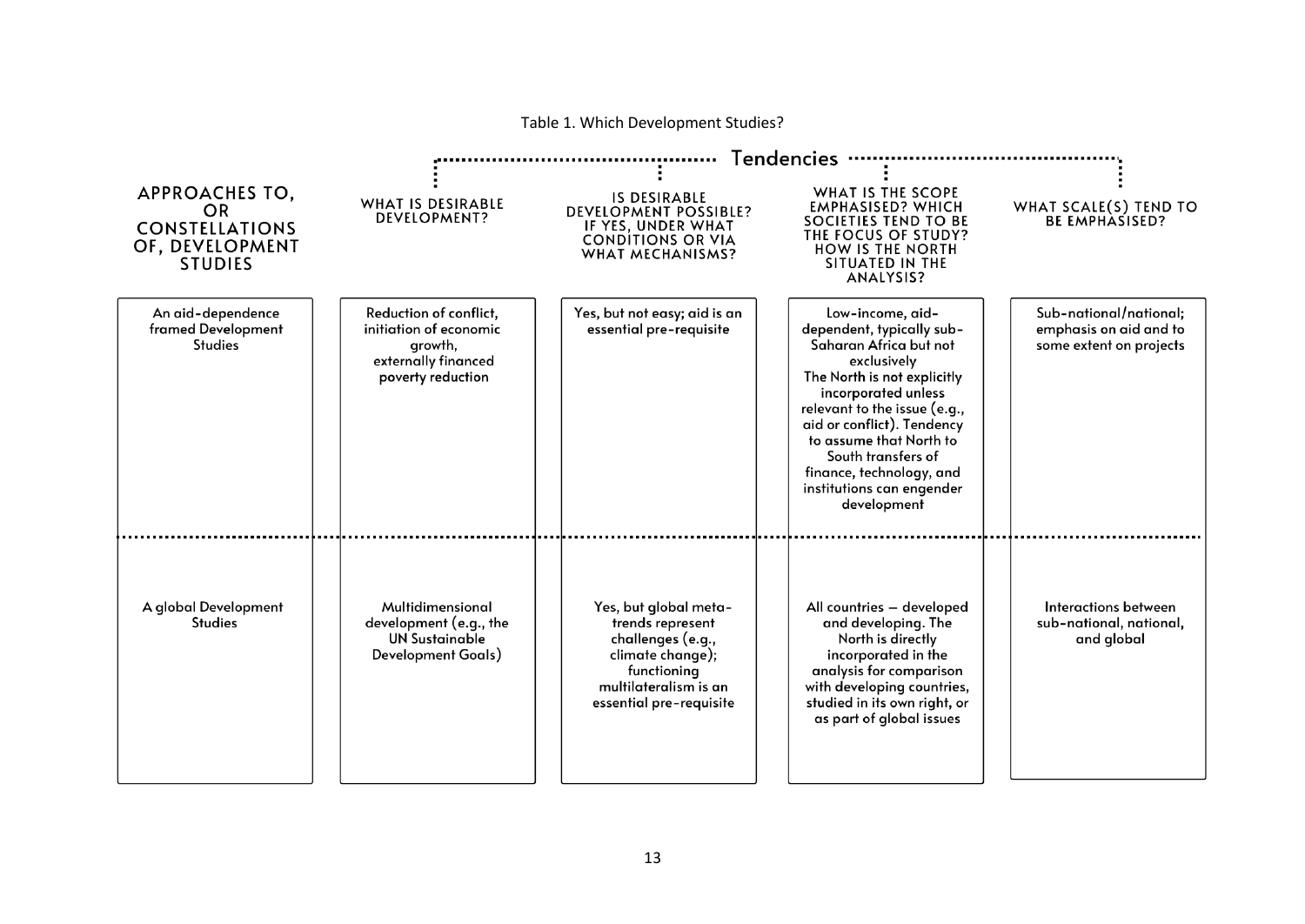|                                                                                           | <b>Tendencies</b>                                                                                                                                                                                                                             |                                                                                                                                                            |                                                                                                                                                                                                                                                                                                                                                                                                                                                                               |                                                                                                               |  |  |
|-------------------------------------------------------------------------------------------|-----------------------------------------------------------------------------------------------------------------------------------------------------------------------------------------------------------------------------------------------|------------------------------------------------------------------------------------------------------------------------------------------------------------|-------------------------------------------------------------------------------------------------------------------------------------------------------------------------------------------------------------------------------------------------------------------------------------------------------------------------------------------------------------------------------------------------------------------------------------------------------------------------------|---------------------------------------------------------------------------------------------------------------|--|--|
| <b>APPROACHES TO,</b><br>OR<br><b>CONSTELLATIONS</b><br>OF, DEVELOPMENT<br><b>STUDIES</b> | <b>WHAT IS DESIRABLE</b><br><b>DEVELOPMENT?</b>                                                                                                                                                                                               | <b>IS DESIRABLE</b><br><b>DEVELOPMENT POSSIBLE?</b><br>IF YES, UNDER WHAT<br><b>CONDITIONS OR VIA</b><br><b>WHAT MECHANISMS?</b>                           | WHAT IS THE SCOPE<br><b>EMPHASISED? WHICH</b><br>SOCIETIES TEND TO BE<br>THE FOCUS OF STUDY?<br><b>HOW IS THE NORTH</b><br>SITUATED IN THE<br>ANALYSIS?                                                                                                                                                                                                                                                                                                                       | WHAT SCALE(S) TEND TO<br><b>BE EMPHASISED?</b>                                                                |  |  |
| A critical Development<br><b>Studies</b>                                                  | A search for forms of<br>development based on<br>decoloniality, equity,<br>and environmental<br>concerns; a critique of<br>existing development<br>modes; allied to new<br>approaches, e.g.,<br>degrowth, 'Pluriverse',<br>'Buen Vivir', etc. | Not as currently construed<br>in the mainstream as<br>capitalist modernity; the<br>dismantling of capitalism<br>is an essential pre-<br>requisite for many | Post-colonial societies<br>The North is directly<br>incorporated in colonial and<br>neo-colonial discourse and<br>other mechanisms of control<br>and power                                                                                                                                                                                                                                                                                                                    | Sub-national, local<br>initiatives, different<br>forms of 'resistance'<br>and protest (can also<br>be global) |  |  |
| A post-aid, classical<br>Development<br><b>Studies</b>                                    | National economic<br>development (i.e.,<br>economic<br>transformation)<br>with/without attention<br>to domestic income<br>distribution questions                                                                                              | Historically yes, though<br>getting much harder over<br>time; economic policy<br>autonomy within the<br>global economy is an<br>essential pre-requisite    | Generally, middle-income<br>countries in Latin America<br>and Asia. Especially so Brazil,<br>Russia, India, China, and<br>South Africa (the BRICS) and<br>wider set of 'emerging<br>economies' or MICs, and<br>potentially some high-growth<br>poorer countries. The North is<br>directly incorporated as<br>home to transnational<br>corporations orchestrating<br>global value chains, as home<br>to global banks/finance, and<br>as control centre of global<br>governance | National with<br>interactions with global                                                                     |  |  |

Source: Author's elaboration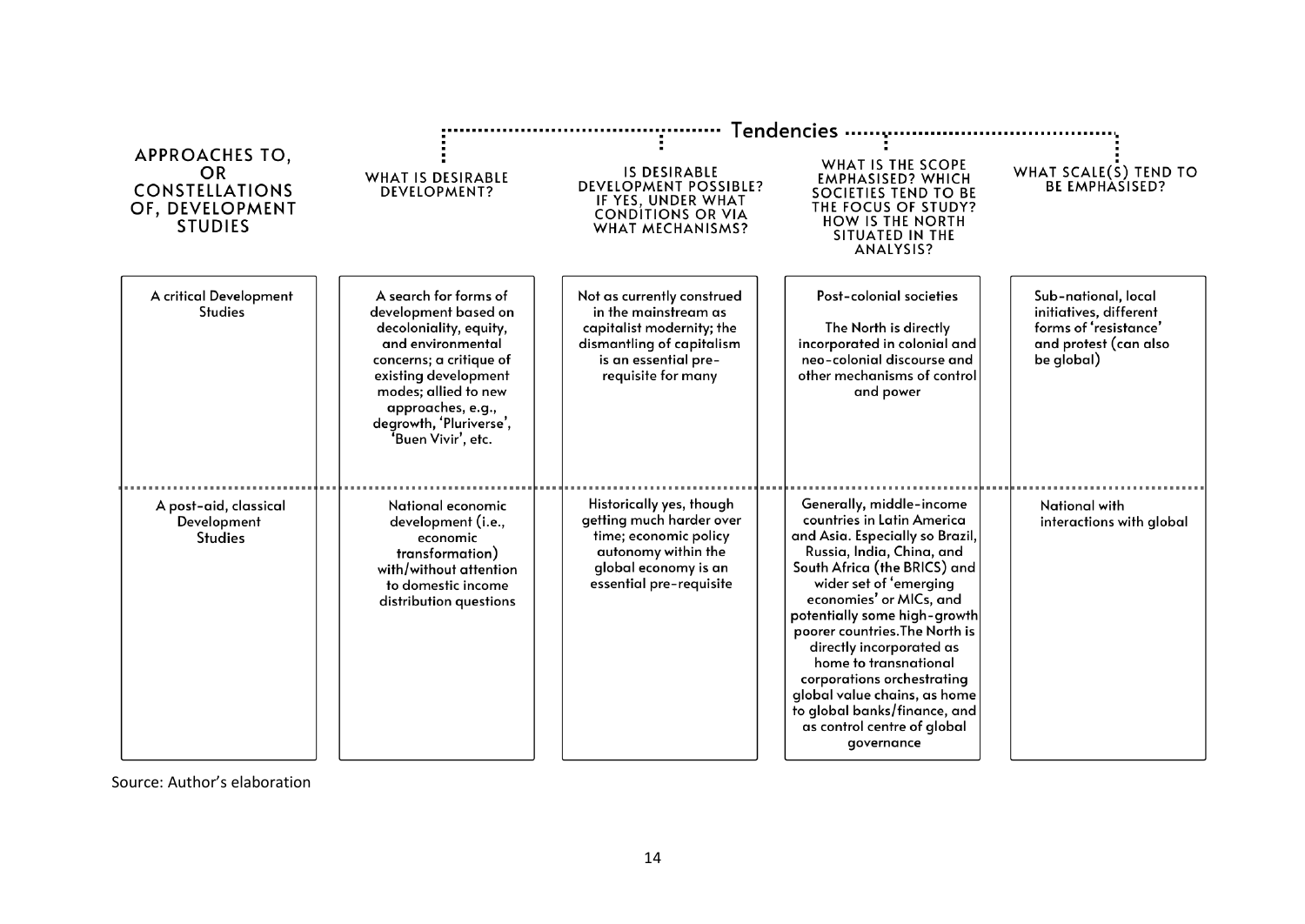#### <span id="page-18-0"></span>Bibliography

- Alemany, C., Slatter, C., and Rodríguez Enríquez, C. (2019). Gender Blindness and the Annulment of the Development Contract. *Development and Change, 50*(2), 468-483.
- Alvares, C. (1992). *Science, Development and Violence.* New Delhi: Oxford University Press.

Arndt, H. (1981). Economic Development: A Semantic History. *Economic Development and Cultural Change, 29*(3), 457–466.

- Ban, C. (2013). Brazil's liberal neo-developmentalism: New paradigm or edited orthodoxy? *Review of International Political Economy, 20*(2), 298-331.
- Bangura, Y. (2019). Convergence Is Not Equality. *Development and Change, 50*(2), 394-409.
- Basile, E., and Baud, I. (2019). Introduction: Reflecting on Development Studies in the New Millenium. In I. Baud, E. Basile, T. Kontinen, and S. von Itter (Eds.), *Building Development Studies for the New Millennium*, pp. i-xxi. London: Palgrave Macmillan.
- Baud, I., Basile, E., Kontinen, T., and von Itter, S. (Eds.) (2019). *Building Development Studies for the New Millennium.* London: Palgrave Macmillan.
- Bernstein, H. (2005). Development studies and the Marxists. In U. Kothari (Ed.), *A Radical History of Development Studies*. London: Zed Books.
- Bhabha, H. K. (1994). *The Location of Culture*. London: Routledge.

[Bhambra,](https://www.tandfonline.com/author/Bhambra%2C+Gurminder+K) G. K. (2014). Postcolonial and decolonial dialogues. *Postcolonial Studies, 17*, 115-121.

- Booth, D. (1985). Marxism and development sociology: interpreting the impasse', *World Development,* 13(7), 761–787.
- Box, L. (2007). *Understanding Development(S): The Development of Understanding.* Mimeograph. The Hague: Institute of Social Studies.
- Bresser-Pereira, L. C. (2011). From the National-Bourgeoisie to the Dependency Interpretation of Latin America. *Latin American Perspectives, 38*(3), 40-58.
- Büscher, B. (2019). From 'Global' to 'Revolutionary' Development. *Development and Change, 50*(2), 484-494.
- Camfield, L. (2019). Methodologies in Development Studies: An Overview. In I. Baud, E. Basile, T. Kontinen, and S. von Itter (Eds.), *Building Development Studies for the New Millenium*, pp. 243-262. London: Palgrave Macmillan.
- Cardoso, F. H., and Faletto, E. (1969 [1976]). *Abhängigkeit und Entwicklung in Lateinamerika (dependencia y desarollo en América Latina: Ensayo de interpretación sociológica).* Edition Suhrkamp.
- Chang, H.-J. (1994a). *The Political Economy of Industrial Policy*. London and Basingstoke: Macmillan.
- Chang, H.-J. (1994b). State, institutions, and structural change. *Structural Change and Economic Dynamics, 5*(2), 293-313.
- Chang, H.-J. (2002). Breaking the mould: an institutionalist political economy alternative to the neo-liberal theory of the market and the state. *Cambridge Journal of Economics, 26*(5), 539-559.
- Chhachhi, A., Hutter, I., Damodaran, S., and Baud, I. (2019). Working Towards a Shared Vision on Development Studies in India and The Netherlands. In I. Baud, E. Basile, T. Kontinen, and S. von Itter (Eds.), *Building Development Studies for the New Millenium*, pp. 289-313. London: Palgrave Macmillan.
- Collier, P. (2007). *The Bottom Billion*: Why the Poorest Countries are Failing and What Can Be Done About it. Oxford: Oxford University Press.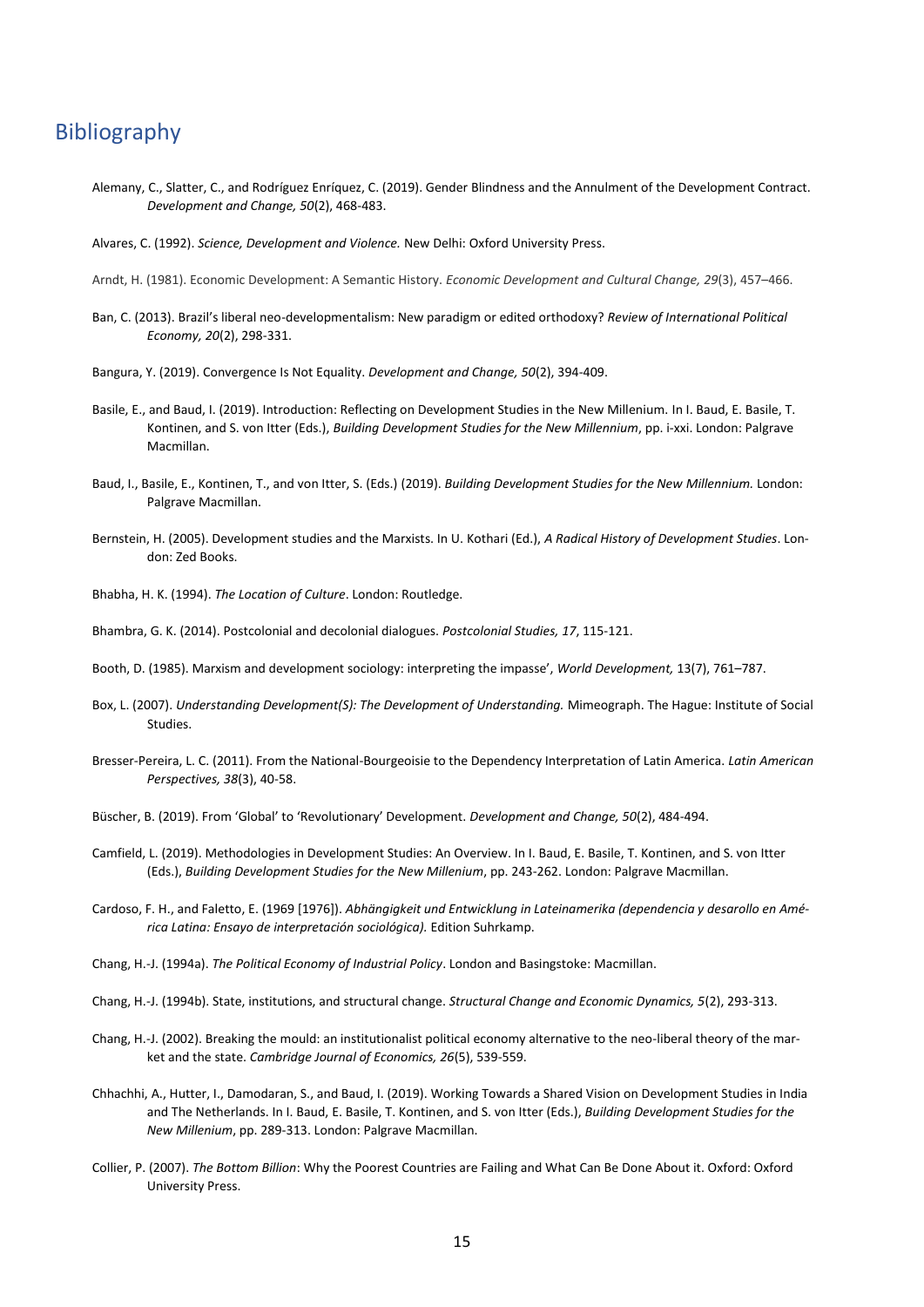- Copestake, J. (2010). The global financial crisis of 2008-9: An opportunity for development studies? *Journal of International Development, 22*, 699–713.
- Copestake, J. (2015). Whither development studies? Reflections on its relationship with social policy. *Journal of International and Comparative Social Policy, 31*(2), 100-113.
- Cowen, M., and Shenton, R. (1998). *Doctrines of Development*. London: Routledge.
- Currie-Alder, B. (2016). The state of development studies: origins, evolution and prospects. *The Canadian Journal of Development Research, 37*(1), 5-26.
- Dados, N., and Connell, R. (2012). The Global South. *Contexts, 11*(1), 12-13.
- De Haan, A., and Maxwell, S. (1998). Editorial: Poverty and Social Exclusion in North and South. *IDS Bulletin, 29*(1), 1-9.
- EADI (2017). *Definition of Development Studies*. Bonn: European Association of Development Research and Training Institutes. Retrieved from[: https://www.eadi.org/typo3/fileadmin/Documents/Publications/EADI\\_Definition\\_of\\_Develop](https://www.eadi.org/typo3/fileadmin/Documents/Publications/EADI_Definition_of_Development_Studies_2017_print_friendly.pdf)ment Studies 2017 print friendly.pdf.
- Edwards, M. (1989). The irrelevance of development studies. *Third World Quarterly*, 11(1), 116–135.
- Escobar, A. (1992). Imagining a Post-Development Era? Critical Thought, Development and Social Movements. *Third World and Post-Colonial Issues, 31/32*, 20-56.
- Esteva, G. (1985). Development: Metaphor, Myth, Threat. *Development: Seeds of Change*, *3*, 78-79.
- Esteva, G. (1992). Development. In W. Sachs (Ed.), *The Development Dictionary: A Guide to Knowledge as Powe*r, pp. 6-25. London: Zed Books.
- Fanon, F. (1952). *Black Skins and White Masks.* English ed. New York: Grove Press.
- Fanon, F. (1961). *The Wretched of the Earth.* Translated by Constance Farrington, with introduction by Jean-Paul Sartre. New York: Grove Press.
- Fanon, F. (1970). *Toward the African Revolution*. Harmondsworth: Pelican Books.
- Fine, B. (2002). Economics imperialism and the new development economics as Kuhnian paradigm shift? *World Development, 30*(12), 2057–2070.
- Fischer, A. M. (2019). Bringing Development Back into Development Studies. *Development and Change, 50*(2), 426-444.
- Fischer, A. M., and Kothari, U. (2011). A challenge for research in development studies on values, ethics and morals. *Journal of International Development, 23*, 767–770.
- Foucault, M. (1966). *The Order of Things: An Archaeology of the Human Sciences*. Paris: Gallimard.
- Foucault, M. (1969). *The Archaeology of Knowledge*. London: Routledge.
- Gaventa, J. (1998). Poverty, Participation and Social Exclusion in North and South. *IDS Bulletin, 29*(1), 50-57.
- Ghosh, J. (2019). A Brave New World, or the Same Old Story with New Characters? *Development and Change, 50*(2), 379-393.
- Goodacre, H. (2005). William Petty and early colonial roots of development economics. In K. S. Jomo (Ed.), *Pioneers of Economic Development*, pp. 10-30. New Delhi: Tulika Books; London: Zed Press.
- Gore, C. (2000). The Rise and Fall of the Washington Consensus as a Paradigm for Developing Countries. *World Development, 28*(5), 789-804.
- Gore, C. (2010). The global recession of 2009 in a long-term development perspective. *Journal of International Development, 22*, 214–238.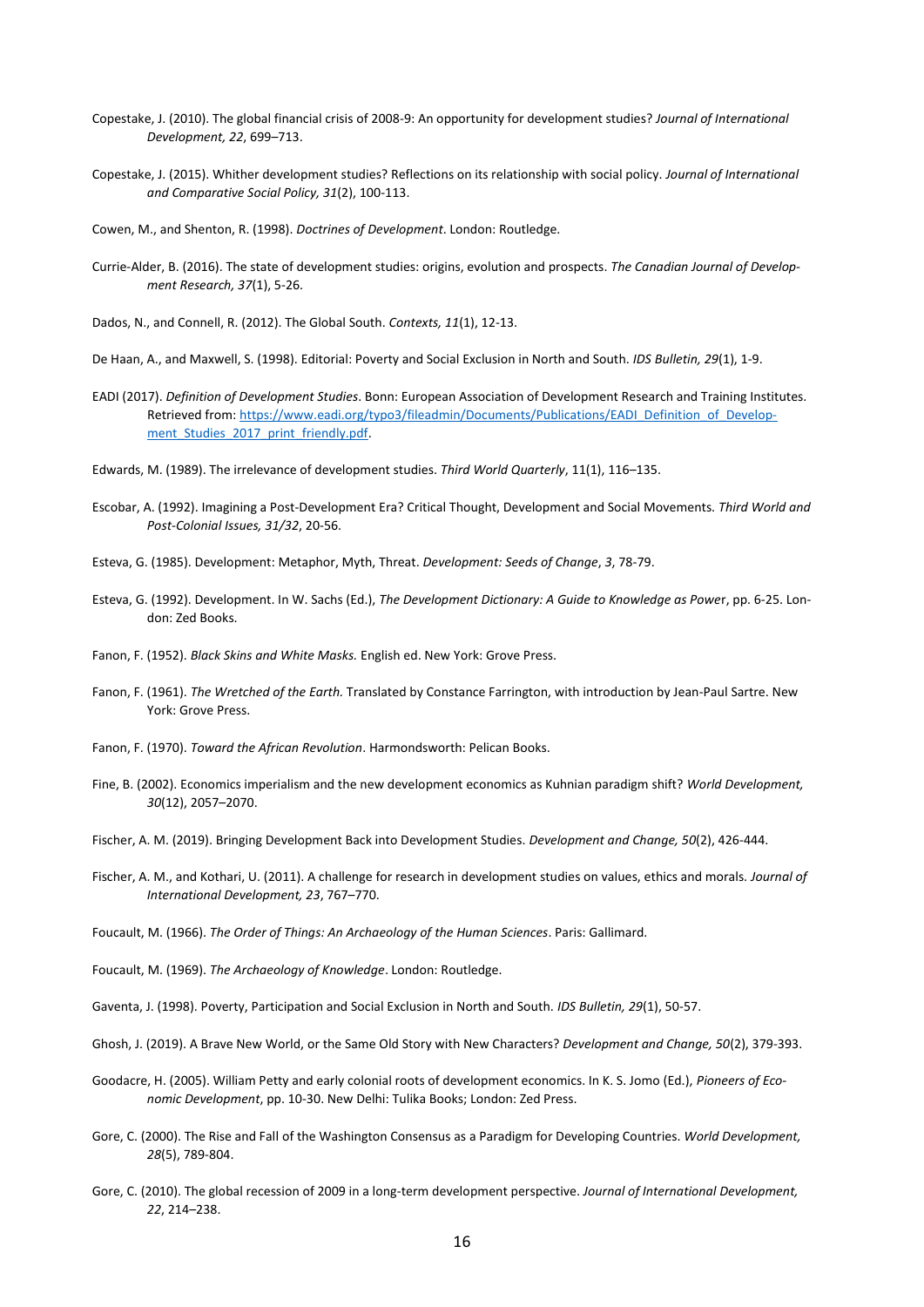- Gulliver, P. (1957). *Interim Report on Land and Population in the Arusha Chiefdom*. London: UK Colonial Office, Her Majesty's Stationery Office (HMSO).
- Gupta, J., Hordijk, M., and Vegelin, C. (2019). An Inclusive Development Perspective on Development Studies in the Anthropocene. In I. Baud, E. Basile, T. Kontinen, and S. von Itter (Eds.), *Building Development Studies for the New Millenium*, pp. 25-50. London: Palgrave Macmillan.
- Haddad, L. (2006). *Reinventing Development Research: Listening to the IDS40 Round tables*. Paper prepared for IDS40 Conference, 'Reinventing Development Research', 20–22 September.
- Harriss, J. (2002). The case for cross-disciplinary approaches in international development. *World Development, 30*(12), 487– 496.
- Harriss, J. (2005). Great promise, hubris and recovery: a participant's history of development studies. In U. Kothari (Ed.), *A Radical History of Development Studies*. London: Zed Books.
- Hart, G. (2001). Development Critiques in the 1990s: *Culs de Sac* and Promising Paths. *Progress in Human Geography, 25*(4), 649–658.
- Haug, S. (2021). A Thirdspace approach to the 'Global South': insights from the margins of a popular category. *Third World Quarterly, 42*(9), 2018-2038.
- Haug, S., Braveboy-Wagner, J., and Maihold, G. (2021). The 'Global South' in the study of world politics: examining a meta category. *Third World Quarterly, 42*(9), 1923-1944.
	- Hope, J., Freeman, C., Maclean, K., Pande, R., and Sou, G. (2021). Shifts to Global Development: Is this a reframing of power, agency, and progress? *Area*.
	- Horner, R., and Hulme, D. (2019a). From International to Global Development: New Geographies of 21st Century Development. *Development and Change, 50*(2), 347-378.
	- Horner, R., and Hulme, D., (2019b). Global Development, Converging Divergence and Development Studies: A Rejoinder. *Development and Change, 50*(2), 495-510.
	- Horner, R. (2020). Beyond rebranding from international to global? Lessons from geographies of global health for global development. *Area*.
	- Hulme, D., and Toye, J. (2006). The case for cross-disciplinary social science research on poverty, inequality and wellbeing. *Journal of Development Studies, 42*(7), 1085–1107.
	- Kanbur, R. (2002). Economics, social science and development. *World Development, 30*(12), 477–486.
	- Kanbur, R. (2006). What's Social Policy Got to Do with Economic Growth? *Indian Journal of Human Development, 1*(1), 3-19.
	- Kanbur, R., Ortiz-Juarez., E., and Sumner, A. (2022). *The Global Inequality Boomerang*. UNU-WIDER Working Paper. Helsinki: UNU-WIDER.
	- Komba, A., Kontinen, T., and Msoka, C. (2019). Development Studies in Tanzania: Historical Trajectory and Future Visions. In I. Baud, E. Basile, T. Kontinen, and S. von Itter (Eds.), *Building Development Studies for the New Millenium*, pp. 315-336. London: Palgrave Macmillan.
	- Kothari, U. (2005a). (Ed.), *A Radical History of Development Studies*. London: Zed Books.
	- Kothari, U. (2005b). A radical history of development studies: individuals, institutions and ideologies. In U. Kothari (Ed.), *A Radical History of Development Studies*. London: Zed Books.
	- Kuhn, T. (1962). *The Structure of Scientific Revolutions*. Chicago: University of Chicago Press.

Lewis, W. A. (1953). *Report on Industrialization in the Gold Coast*. Accra: Government Printing Department.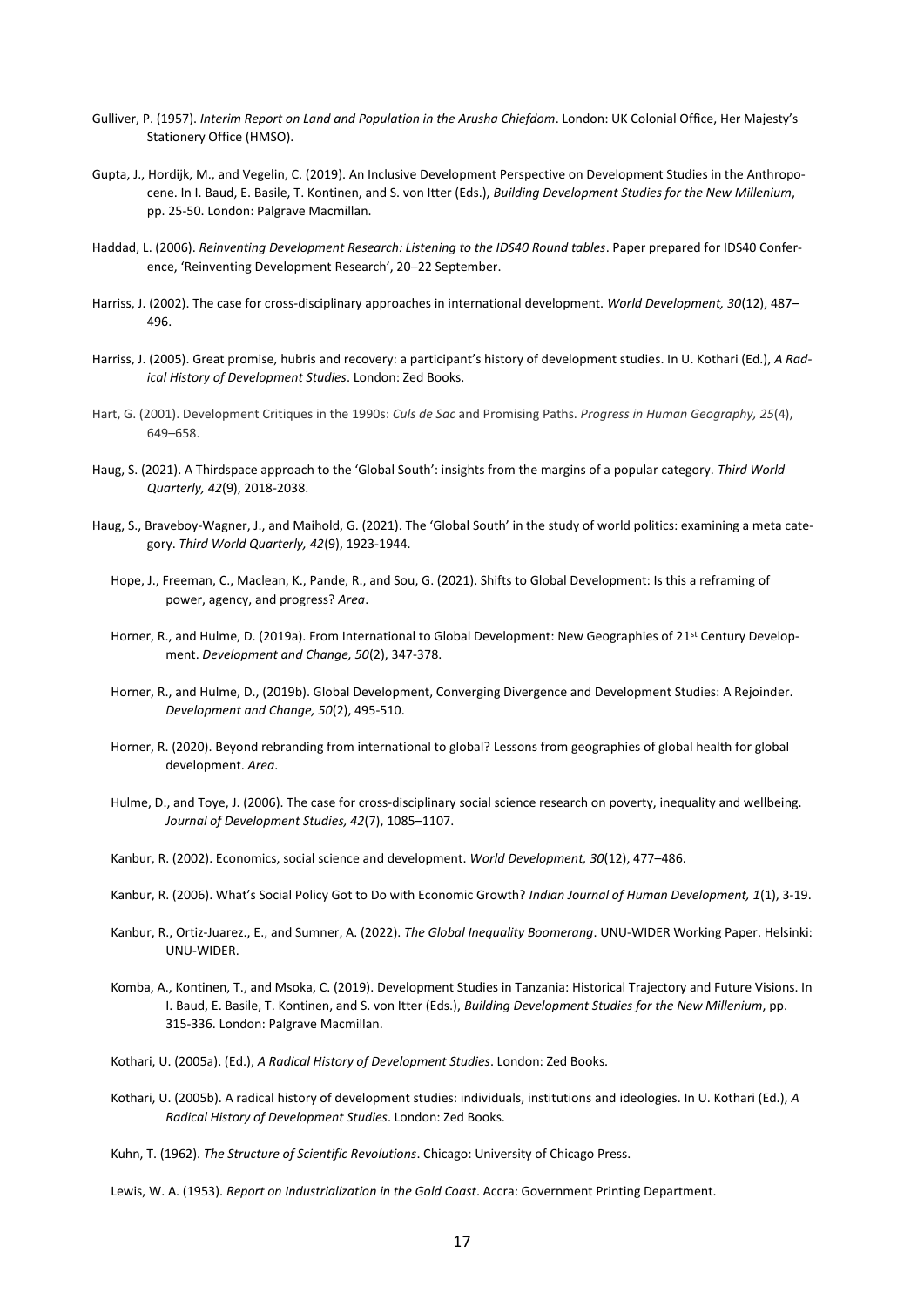- Lewis, D. (2019). Big D' and 'little d': two types of twenty-first century development? *Third World Quarterly, 40*(11), 1957- 1975.
- Loxley, J. (2004). What is distinctive about international development studies? *Canadian Journal of Development Studies, 25*(1), 25–38.
- Lugones, M. (2007). Heterosexualism and the Colonial/Modern Gender System. *Hypatia, 22*(1), 186–209.
- Lutringer, C. (2019). Social Change and Democratic Forms: Revisiting the Contribution of the Francophone Literature on Development Studies. In I. Baud, E. Basile, T. Kontinen, and S. von Itter (Eds.), *Building Development Studies for the New Millenium*, pp. 75-96. London: Palgrave Macmillan.
- Madrueño, R., and Martínez-Osés, P. (2019). Development Studies in Spanish: A Critical and Constructive Response from the Peripheries. In I. Baud, E. Basile, T. Kontinen, and S. von Itter (Eds.), *Building Development Studies for the New Millenium*, pp. 51-73. London: Palgrave Macmillan.
- Maxwell, S. (1998). Comparisons, Convergence and Connections: Development Studies in North and South. *IDS Bulletin, 29*(1), 20-31.
- Mayer, P. (1951). *Colonial Research Studies: Two Studies in Applied Anthropology in Kenya*. London: UK Colonial Office, Her Majesty's Stationery Office (HMSO).
- Mehta, L., Haug, R., and Haddad, L. (2006). Reinventing development research. *Forum for Development Studies, 33*(1), 1–6.
- Melber, H. (2019). Knowledge Production, Ownership and the Power of Definition: Perspectives on and from Sub-Saharan Africa. In I. Baud, E. Basile, T. Kontinen, and S. von Itter (Eds.), *Building Development Studies for the New Millenium*, pp. 265-287. London: Palgrave Macmillan.
- Mignolo, W. (2000). The Geopolitics of Knowledge and the Colonial Difference. *South Atlantic Quarterly, 101*(1), 57–96.
- Molteberg, E., and Bergstrøm, C. (2000a). *Our Common Discourse: Diversity and Paradigms in Development Studies.* Paper Number 1 of 2. NORAGRIC Working Paper Number 20. Ås, Norway: Centre for International Environment and Development Studies, Agricultural University of Norway (NORAGRIC).
- Molteberg, E., and Bergstrøm, C. (2000b). *Our Common Discourse: Diversity and Paradigms in Development Studies.* Paper Number 2 of 2. NORAGRIC Working Paper Number 21. Ås, Norway: Centre for International Environment and Development Studies, Agricultural University of Norway (NORAGRIC).
- Mönks, J., Carbonnier, G., Mellet, A., and de Haan, L. (2019). Novel Perceptions on Development Studies: International Review and Consultations Toward a Renewed Vision. In I. Baud, E. Basile, T. Kontinen, and S. von Itter (Eds.), *Building Development Studies for the New Millenium*, pp. 217-241. London: Palgrave Macmillan.
- Nkrumah, K. (1965). *Neo-colonialism: The Last Stage of Imperialism*. London: Heinemann.
- Nyerere, J. (1966). *Freedom and Unity: Uhuru na Umoja: A Selection from Writings and Speeches 1952-1965*. Nairobi: Oxford University Press.
- Nyerere, J. (1968). *Freedom and Socialism: Uhuru na Ujamaa: A Selection from Writings and Speeches 1965-1967*. Nairobi: Oxford University Press.
- Oldekop, J. A., Horner, R., Hulme, D., Adhikari, R., Agarwal, B., Alford, M., Bakewell, O., Banks, N., Barrientos, S., Bastia, T., Bebbington, A. J., Das, U., Dimova, R., Duncombe, R., Enns, C., Fielding, D., Foster, F., Foster, T., Frederiksen, T. … Zhang, Y.-F. (2020). COVID-19 and the case for global development. *World Development, 134*(105044), 1-4.
- Onaran, Ö. (2019). Equality-led Development and the Demand- and Supply-side Effects. *Development and Change, 50*(2), 468-483.
- Oswald, K., Leach, M., and Gaventa, J. (2019). Engaged Excellence in Development Studies. In I. Baud, E. Basile, T. Kontinen, and S. von Itter (Eds.), *Building Development Studies for the New Millenium*, pp. 119-139. London: Palgrave Macmillan.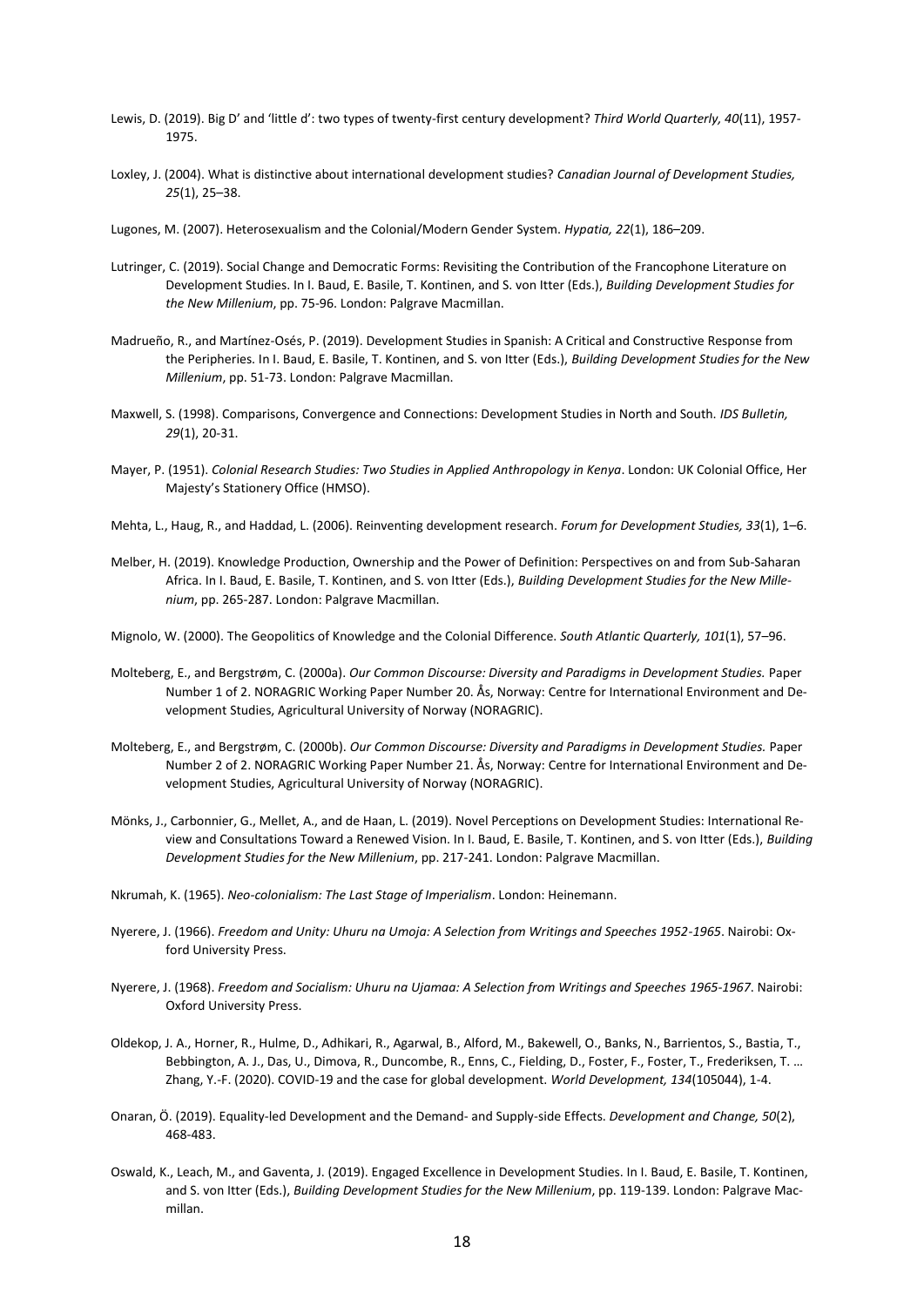Pailey, R.N. (2020). De-centring the 'White Gaze' of Development. *Development and Change, 51*(3), 729-45.

- Palma, J. G. (2005). Four Sources of De-industrialisation and a New Concept of the Dutch- Disease. In J. A. Ocampo (Ed.), *Beyond Reforms: Structural Dynamic and Macroeconomic Vulnerability*. Stanford, CA: Stanford University Press and the World Bank.
- Palma, J. G. (2008). Deindustrialization, Premature Deindustrialization, and the Dutch Disease. In L. E. Blume and S. N. Durlauf (Eds.), *The New Palgrave: A Dictionary of Economics*, 2nd Edition, pp. 401-410. Basingstoke: Palgrave Macmillan.
- Patel, K. (2020). Race and a decolonial turn in development studies. *Third World Quarterly, 41*(9), 1463-1475.
- Peacock, A., and Dosser, D. (1958). *The National Income of Tanganyika 1942-1954*. Colonial Research Study No. 26. London: Colonial Office, Her Majesty's Stationery Office (HMSO).
- Quijano, A. (2007). Coloniality and Modernity/Rationality. *Cultural Studies, 21*(2), 168–178.
- Rahnema, M. (1997). Towards post-development: searching for signposts, a new language and new paradigms. In M. Rahnema and V. Bawtree (Eds.), *The Post-Development Reader*. London: Zed Books.
- Rodrik, D. (2015). *Premature Deindustrialization*. NBER Working Paper No. 20935. Cambridge, MA: National Bureau of Economic Research.

Said, E. (1978 [1995]). *Orientalism*. New York City, NY: Pantheon Books.

Said, E. (1993). *Culture and Imperialism*. New York City, NY: Knopf.

- Saith, A. (2007). From universal values to MDGs: lost in translation. *Development and Change, 37*(6), 1167–1199.
- Schmitz, H. (2007). The rise of the East: what does it mean for development studies. *IDS Bulletin, 38*(2), 51–58.
- Schöneberg, J. (2019). Imagining Postcolonial-Development Studies: Reflections of Positionalities and Research Practices. In I. Baud, E. Basile, T. Kontinen, and S. von Itter (Eds.), *Building Development Studies for the New Millenium*, pp. 97- 116. London: Palgrave Macmillan.
- Seers, D., Schaffer, B., and Kiliunen, M. (Eds.) (1979). *Underdeveloped Europe: Studies in Core-Periphery Relations.* Harvester Press: Sussex.
- Shaw, T. (2004). International development studies in the era of globalization… and unilateralism. *Canadian Journal of Development Studies, 25*(1), 17–24.
- Simon, D. (2005). *Dilemmas of Development and the Environment in a Globalising World: Theory, Policy and Praxis.* Inaugural Lecture Series. Department of Geography. Royal Holloway, University of London.
- Spivak, G. C. (1988). Can the Subaltern Speak? In C. Nelson and L. Grossberg (Eds.), *Marxism and the Interpretation of Culture*. Chicago: University of Illinois Press.
- Sumner, A. (2012). The Global Economic Crisis and Beyond: What Possible Future(s) for Development Studies? *European Journal of Development Research, 23*, 43–58.
- Sumner, A. (2019). Global Poverty and Inequality: Change and Continuity in Late Development. *Development and Change, 50*(2), 410-425.
- Sumner, A. (2021). *Deindustrialization, Distribution, and Development: Structural Change in the Global South.* Oxford: Oxford University Press.
- Sumner, A., and Tribe, M. (2008). *International Development Studies: Theories and Methods in Research and Practice.* London: SAGE Publications.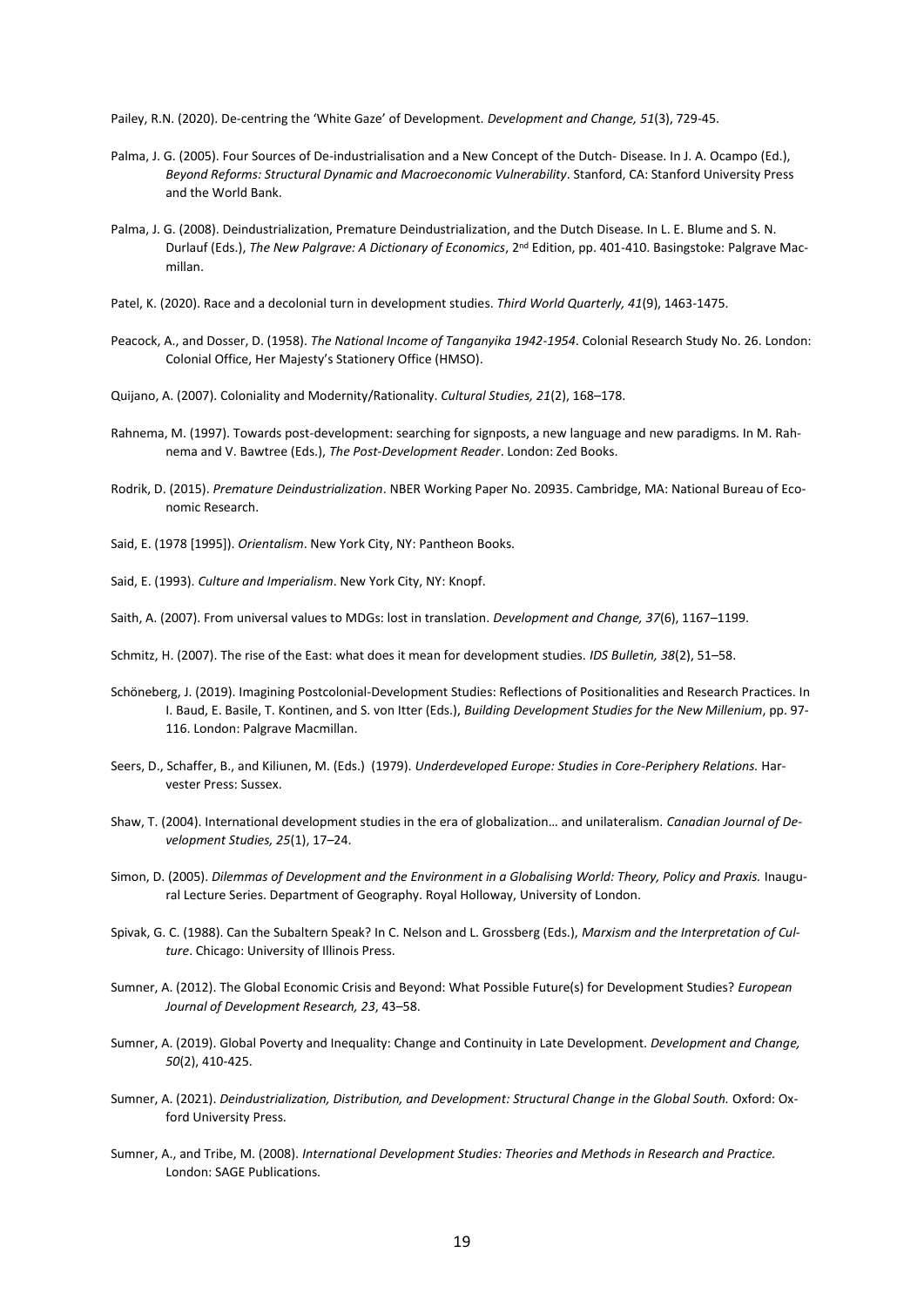- Wade, R. (1990). *Governing the Market: Economic Theory and the Role of the Government in East Asia Industrialization*. Princeton: Princeton University Press.
- Waisbich, L. T., Roychoudhury, S., and Haug, S. (2021). Beyond the single story: 'Global South' polyphonies. *Third World Quarterly, 42*(9), 2086-2095.
- Wilson, K. (2012). *Race, Racism and Development: Interrogating history, discourse and practice*. London: Zed Books.
- Wood, G. (2017). Beyond colonialism: continuity, change and the modern development project. *Canadian Journal of Development Studies, 38*: 3-21.
- Wood, G., and Tiwari, M. (2012). Re-positioning poverty: MICs, measures and methods: Introduction to conference volume. *Journal of International Development*, *24,* 667–672.
- Woolcock, M. (2007). Higher education, policy schools, and development studies: What should masters degree students be taught? *Journal of International Development, 19,* 55-73.
- Ziai, A. (2019). Towards a More Critical Theory of 'Development' in the 21st Century. *Development and Change, 50*(2), 458- 467.